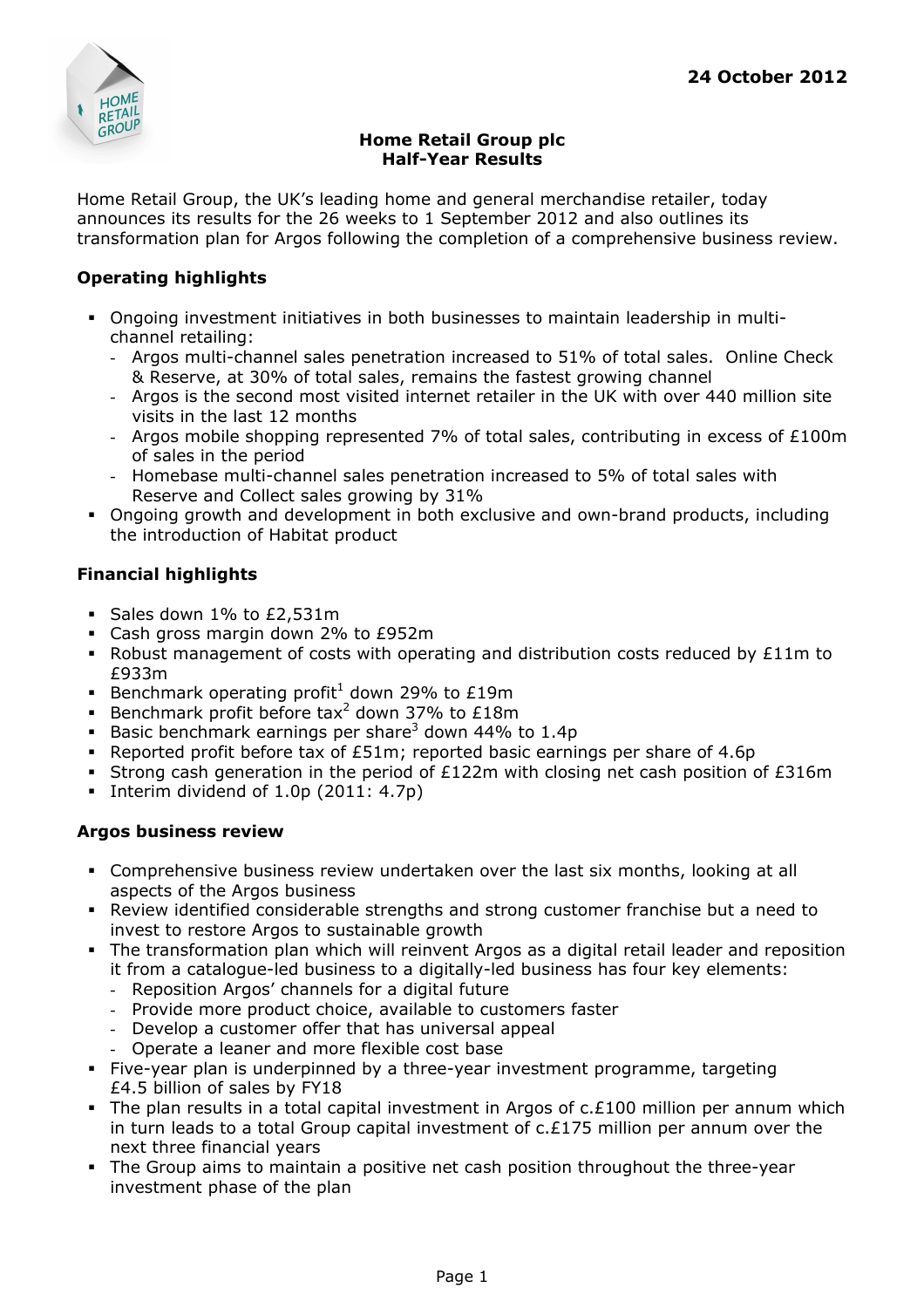Terry Duddy, Chief Executive of Home Retail Group, said:

"Against a challenging consumer backdrop, Argos has had a solid first half of the year supported by its multi-channel performance, with sales growth driven most notably by an improvement in consumer electronics. Homebase delivered a creditable performance in its peak trading period, given the adverse impact of poor weather conditions on its seasonal product sales and the difficult market conditions in big ticket categories.

"During the first half of the year we took additional action to control costs, tightly managed our working capital and delivered a strong cash performance which has strengthened the Group's financial position. Market conditions remain fragile and hence we will continue to plan cautiously, however we are in good operational shape as we approach our peak trading period.

"We continue to strengthen our customer propositions in an environment where customer shopping behaviours are changing rapidly, with both businesses improving product choice and delivering further value for our customers.

"We have also concluded a comprehensive business review of Argos which highlighted a clear opportunity to transform the business through increased investment in digital technologies. The transformation plan aims to deliver growth by repositioning Argos as a digitally-led business from a catalogue-led business, leading the market growth of digital commerce through online, mobile and tablet, and offering customers more products with the fastest, most convenient fulfilment options. This plan provides the right approach for Argos to achieve a long-term sustainable performance and profit recovery."

- 1. Benchmark operating profit is defined as operating profit before amortisation of acquisition intangibles, store impairment and onerous lease charges or releases and exceptional items.
- 2. Benchmark profit before tax (benchmark PBT) is defined as profit before amortisation of acquisition intangibles, store impairment and onerous lease charges or releases, exceptional items, financing fair value remeasurements, financing impact on retirement benefit obligations, the discount unwind on non-benchmark items and taxation.
- 3. Basic benchmark earnings per share (benchmark EPS) is defined as benchmark PBT less taxation attributable to benchmark PBT, divided by the weighted average number of shares in issue (excluding shares held in Home Retail Group's share trusts net of vested but unexercised share awards).

## **Enquiries**

#### Analysts and investors (Home Retail Group)

| <b>Richard Ashton</b> | Finance Director               | 01908 600 291 |
|-----------------------|--------------------------------|---------------|
| Don Davis             | Director of Investor Relations |               |

## Media (RLM Finsbury)

Rollo Head 020 7251 3801

There will be a presentation today at 9.30am to analysts and investors at King Edward Hall, Merrill Lynch Financial Centre, 2 King Edward Street, London EC1A 1HQ. The presentation can be viewed live on the Home Retail Group website www.homeretailgroup.com. The supporting slides and an indexed replay will also be available on the website later in the day.

An Interim Management Statement, covering the 18 weeks from 2 September 2012 to 5 January 2013, will be announced by Home Retail Group on Thursday 17 January 2013.

Certain statements made in this announcement are forward looking statements. Such statements are based on current expectations and are subject to a number of risks and uncertainties that could cause actual events or results to differ materially from any expected future events or results referred to in these forward looking statements.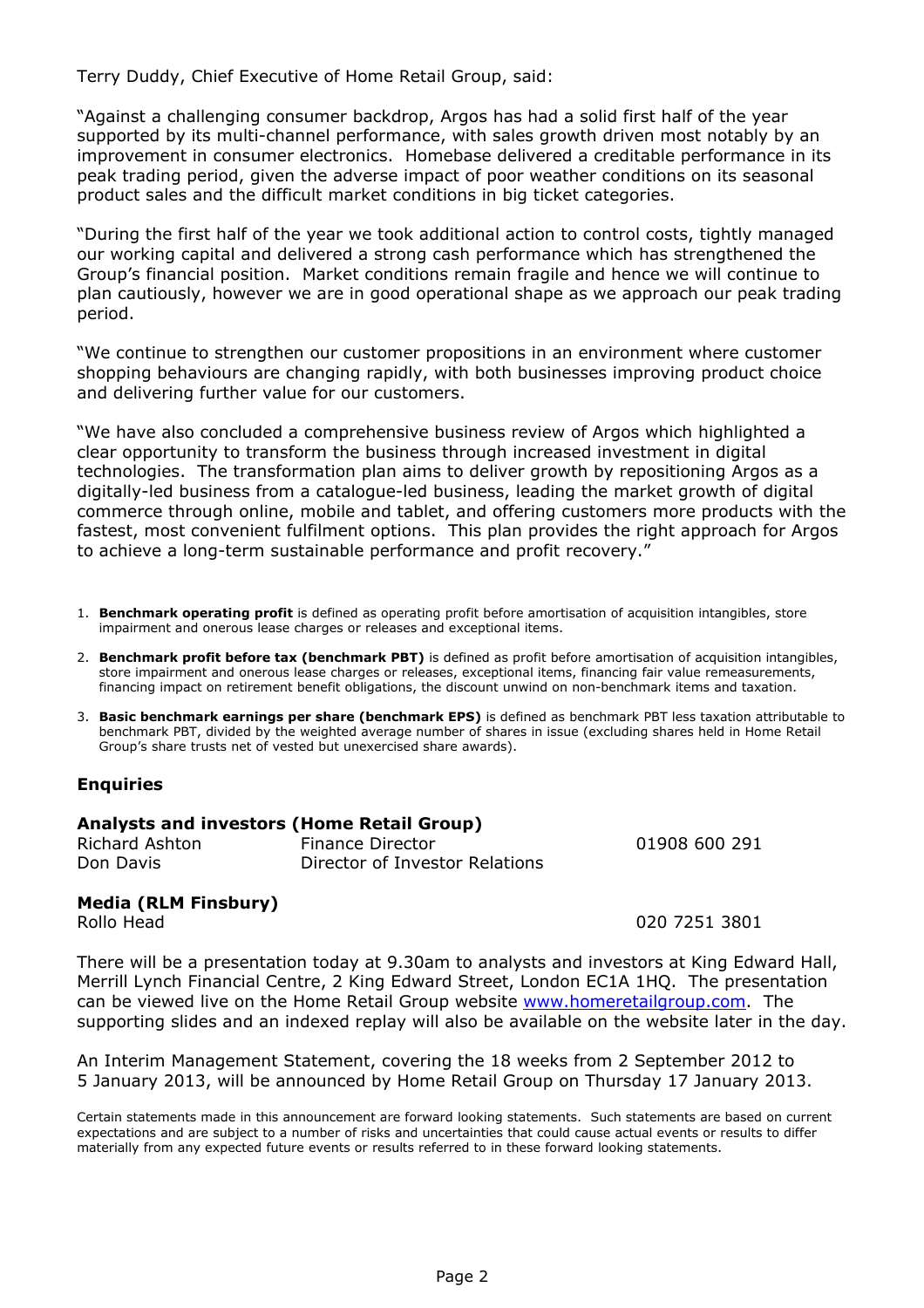## FINANCIAL SUMMARY

| 26 weeks to                                            | 1 September      | 27 August        |
|--------------------------------------------------------|------------------|------------------|
| £m                                                     | 2012             | 2011             |
| Argos                                                  | 1,686.4          | 1,675.7          |
| Homebase                                               | 787.3            | 839.6            |
| <b>Financial Services</b>                              | 57.4             | 52.2             |
| <b>Sales</b>                                           | 2,531.1          | 2,567.5          |
| Cost of goods                                          | (1, 579.5)       | (1, 597.2)       |
| <b>Gross margin</b>                                    | 951.6            | 970.3<br>37.8%   |
| Group gross margin % rate                              | 37.6%            |                  |
| Operating and distribution costs                       | (932.8)          | (943.8)          |
| Argos                                                  | 3.3              | 3.4              |
| Homebase                                               | 24.5             | 29.9             |
| <b>Financial Services</b><br><b>Central Activities</b> | 2.9<br>(11.9)    | 3.0              |
| <b>Benchmark operating profit</b>                      | 18.8             | (9.8)<br>26.5    |
| Group operating margin % rate                          | 0.7%             | 1.0%             |
| Net interest income (see below)                        | 1.7              | 1.8              |
| Share of post-tax results of associates                | (2.6)            |                  |
| <b>Benchmark PBT</b>                                   | 17.9             | 28.3             |
| <b>Exceptional items</b>                               | 35.0             |                  |
| Financing fair value remeasurements                    | 1.3              | 2.3              |
| Financing impact on retirement benefit obligations     | 1.4              | 2.2              |
| Discount unwind on non-benchmark items                 | (3.6)            | (3.4)            |
| Amortisation of acquisition intangibles                | (0.9)            |                  |
| <b>Profit before tax</b>                               | 51.1             | 29.4             |
| Taxation                                               | (14.6)           | (9.0)            |
| of which: taxation attributable to benchmark PBT       | (6.5)            | (8.4)            |
| Benchmark effective tax % rate                         | 31.7%            | 29.7%            |
| <b>Profit for the period</b>                           | 36.5             | 20.4             |
| <b>Basic benchmark EPS</b>                             | 1.4p             | 2.5p             |
| <b>Basic EPS</b>                                       | 4.6p             | 2.6 <sub>p</sub> |
| Weighted average number of shares for basic EPS        | 800.4m           | 799.0m           |
| <b>Interim dividend</b>                                | 1.0 <sub>p</sub> | 4.7p             |
| <b>Closing net cash position</b>                       | 316.4            | 200.5            |
|                                                        |                  |                  |
| <b>Net interest reconciliation:</b>                    |                  |                  |
| Bank deposits and other interest                       | 0.7              | 1.0              |
| Financing costs charged to Financial Services          | 1.6              | 1.7              |
| Discount unwind on benchmark items                     | (0.6)            | (0.9)            |
| <b>Net interest income</b>                             | 1.7              | 1.8              |
| Financing fair value remeasurements                    | 1.3              | 2.3              |
| Financing impact on retirement benefit obligations     | 1.4              | 2.2              |
| Discount unwind on non-benchmark items                 | (3.6)            | (3.4)            |
| Income statement net financing income                  | 0.8              | 2.9              |

The above tables and those throughout this announcement have been prepared in accordance with Note 1 to the Financial Information on page 24.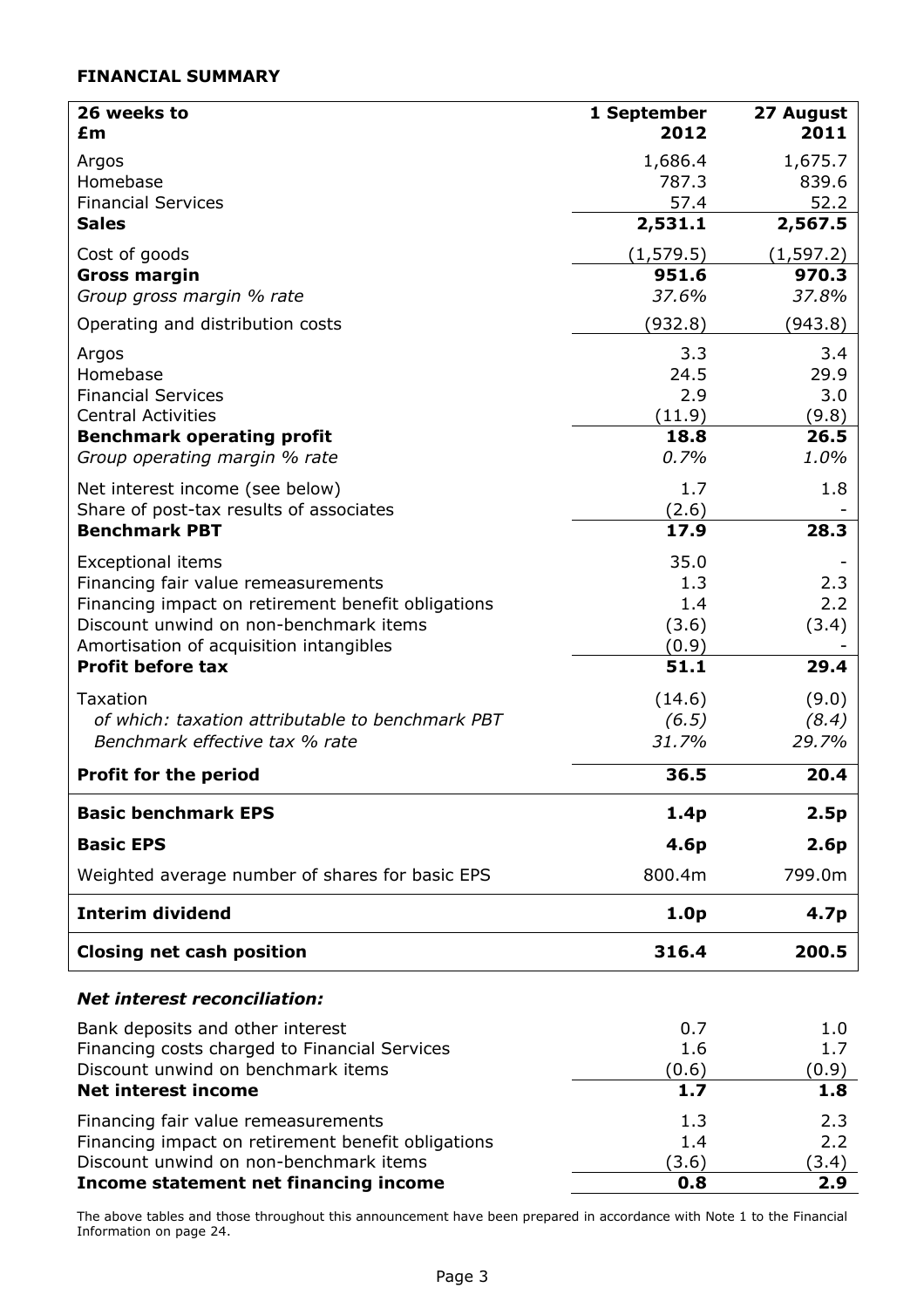## ARGOS BUSINESS REVIEW

Argos undertook a comprehensive review of the business in the first half of the year. This was a wide ranging review and drew upon the considerable expertise within the business, supplemented with third party specialist support. It highlighted the need to invest in and transform the business, repositioning Argos from a catalogue-led business to a digitally-led business, and restoring Argos to sustainable growth.

## Markets and competition

The UK non-food market has experienced a cyclical downturn over the last few years as consumer disposable income has fallen, with less affluent households, considered to be Argos' core customers, having been hardest hit. In addition, some of Argos' key product categories have declined at a faster rate than the overall non-food market.

At the same time, as this economic slowdown occurred, competitors have invested in their propositions and the retail marketplace has structurally altered. Online commerce has grown rapidly with expanded product ranges and more dynamic and transparent pricing on branded goods. Fast and convenient fulfilment has increased in importance with next day home delivery and click and collect in store becoming standard offers. Additionally, some competitors have built substantial new square footage of non-food retail space across the UK.

Both the marketplace and technology have changed considerably in the last few years and Argos expects that this change will continue in the future, particularly with consumers now rapidly adopting new mobile and online technology. It is against this market backdrop that the Argos business review was undertaken.

## Summary of the business review

Argos faces some challenges:

- Investment by online and multi-channel competitors has elevated customer expectations and begun to challenge Argos' historic advantages;
- Customer preference is shifting from stores and catalogue channels to faster growing digital channels in which Argos needs to improve its growth rates;
- The Argos offer is biased toward less affluent customer segments, notwithstanding participation across all socio-economic groups; and
- Argos' systems and processes are engineered to optimise a catalogue business, thereby constraining its ability to compete in a dynamic, digital marketplace.

However, Argos does have a number of unique advantages in a rapidly shifting retail market:

- Broad consumer reach and acceptance with over 70% of UK households shopping at Argos at least once a year;
- Multiple channels, both store-based and online. Argos is the second most visited internet retailer in the UK;
- Cost efficient store model with a nationwide local market presence; and
- Efficient supply chain, optimised for the movement of high volumes of individual product lines, including real time stock availability.

The review concluded that although Argos has considerable strengths and a strong customer franchise, it needs to invest to reposition the business and restore it to sustainable growth.

## Reinvention of Argos as a digital retail leader

In order to address the competitive challenges, exploit marketplace opportunities and restore sustainable growth, Argos has developed a five-year transformation plan to reinvent itself as a digital retail leader. The plan is underpinned by a three-year investment programme during which period Argos aims to transform itself from a catalogue-led business to a digitally-led business.

There are four key elements to the transformation plan:

- 1. Reposition Argos' channels for a digital future;
- 2. Provide more product choice, available to customers faster;
- 3. Develop a customer offer that has universal appeal; and
- 4. Operate a leaner and more flexible cost base.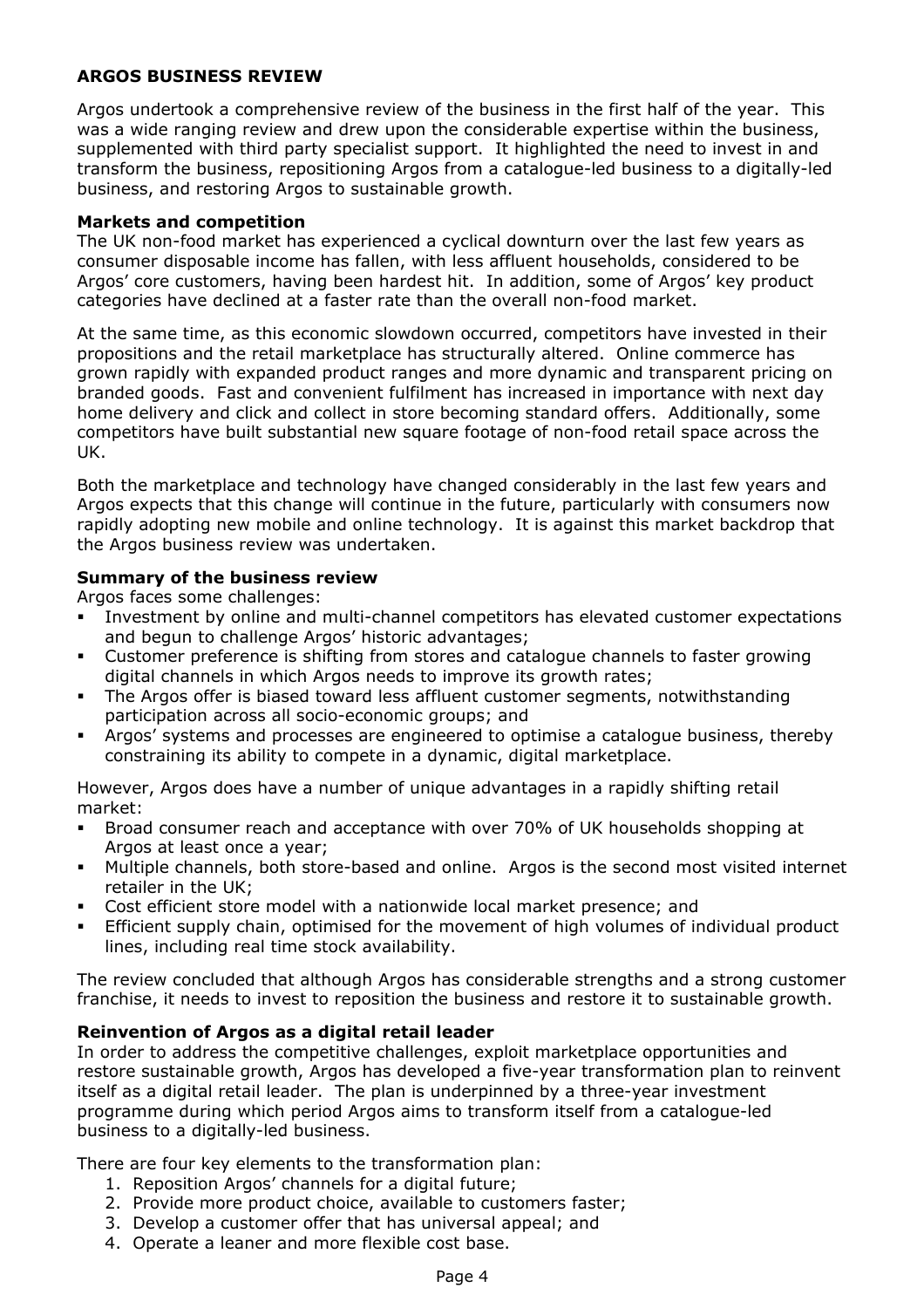## 1. Reposition Argos' channels for a digital future

Argos will develop its online, mobile and tablet channels to be the primary channels for interacting and communicating with customers. Stores and catalogues will remain important but their roles will be adapted in order to support a digital offer.

Repositioning Argos channels for a digital future requires work across all channels, especially to create a world class digital customer experience. As part of this, building a contemporary multi-channel IT infrastructure is a key component. This new IT infrastructure will ensure the consistency of applications and data across the many interfaces with the customer. Another important part of the digital infrastructure will be the ability to collect customer data on a large scale. By tracking customer interactions across channels, Argos will be able to provide customers with more relevant and personalised offers, a significant improvement from its current approach.

Having a strong local presence will be strategically important in a digitally-led future and Argos is well positioned with its store estate. The stores will be focused on product pick-up and customer service for transactions that will increasingly be managed online or through mobile. The stores will include more innovation with web-based browsers, in lieu of catalogues, Wi-Fi which will enable customers to use their smartphones and tablets in stores, and a fast track collection service for goods purchased online or via a mobile device.

The catalogue will move from its traditional position as the lead Argos channel into a supporting role. Argos will develop market leading digital catalogues with the first launched before Christmas. Circulation of the Argos catalogue will reduce as consumers increasingly use digital channels. Argos will test the size, distribution and format of the catalogue to understand the appropriate pace of decline. In January 2013, the first regional trial will be conducted to test a smaller catalogue with a more heavily edited range that directs customers online for the latest prices and the full range.

## 2. Provide more product choice, available to customers faster

Online retailers are increasingly competing on the basis of speed and cost of fulfilment. Few companies in the UK can match Argos' ability to move as many non-food products, of all shapes and sizes, into local markets on a national scale in a fast and cost efficient way.

Argos is well positioned through its store estate and supply chain to cost effectively offer a wide range of products for rapid fulfilment. The key to Argos' fulfilment advantage will be a 'hub and spoke' distribution model, utilising existing Argos stores and replenishment capabilities. This will enable Argos to offer market leading immediacy of fulfilment on a wider range of products. Trials will begin in January 2013 to test both the operational and customer offer aspects of this new network. Argos will also build on its market leading capabilities in large item home delivery with leading express delivery options.

## 3. Develop a customer offer that has universal appeal

Over 70% of UK households across the range of socio-economic groups shop at Argos at least once per year. Argos' offer has historically been more biased towards less affluent customers, with this group having the highest purchase frequency. While continuing to serve these loyal customers, Argos has a substantial opportunity to grow the business by expanding its customer reach with a more universally appealing offer.

Argos will extend its product ranges in order to meet the needs of the broader target customer groups. This will include branded products, where a broad range is necessary to build category authority. Tablet products are an excellent example of how Argos can succeed with this approach. Argos has built up a comprehensive range of tablets and ereaders and has gained market share in this area.

In a digital marketplace, where ranges of branded products are considerable and pricing is transparent, it is increasingly difficult for retailers to distinguish their offering. Exclusive brands provide Argos with an opportunity to offer unique products and expand ranges to meet the needs of more customers. Argos aims to double the penetration of exclusive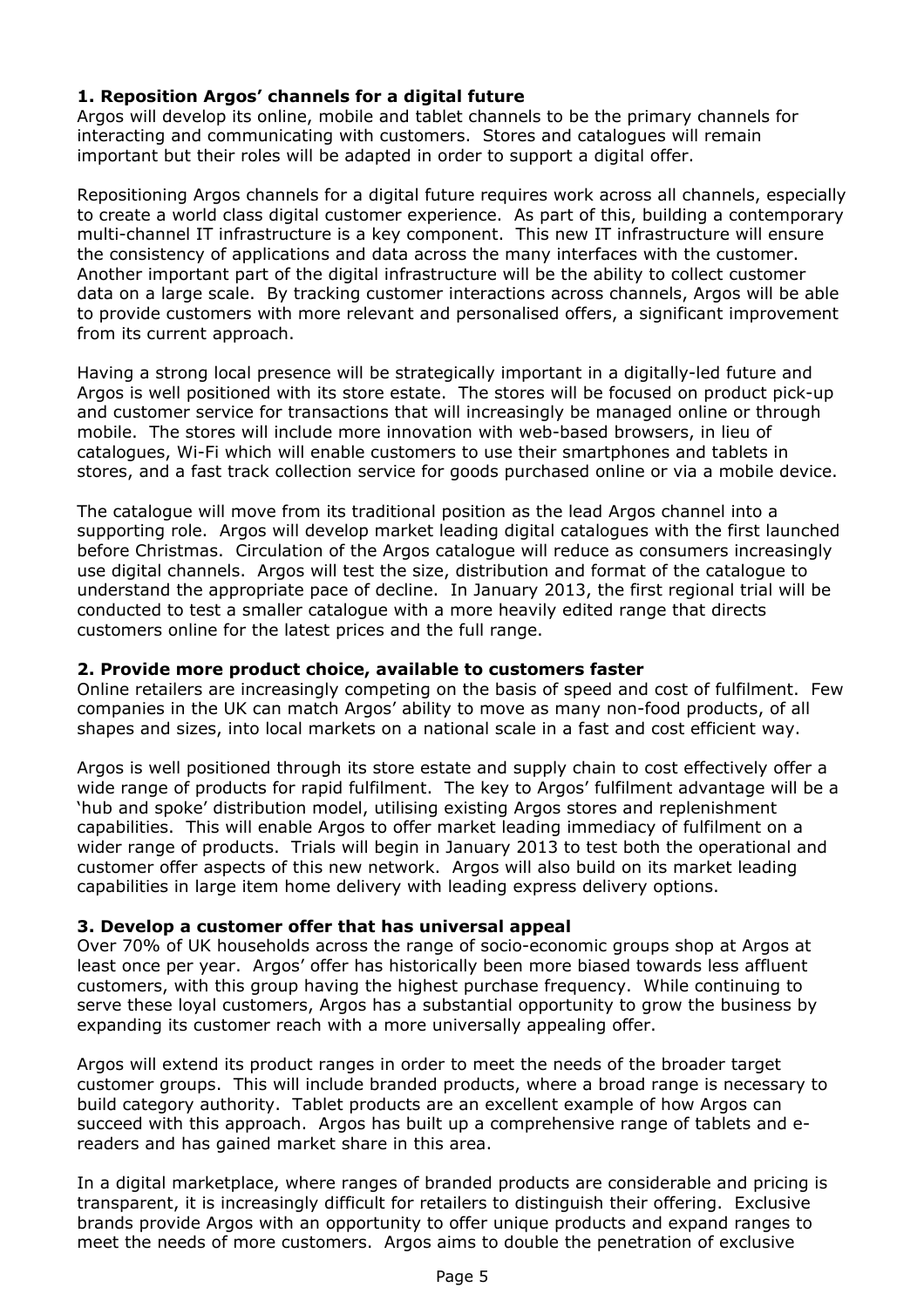brands to a third of total sales by FY18. In order to accomplish this, Argos will rationalise its portfolio, of c.35 exclusive brands, to focus on fewer, more powerful brands with appeal across categories. By marketing and supporting fewer brands, such as Chad Valley and Habitat, Argos will build greater brand awareness and equity.

## 4. Operate a leaner and more flexible cost base

Building on the significant cost efficiencies delivered over the last few years, additional cost reductions will be targeted to help fund the investment in the transformation plan. The level of investment in the catalogue will be reduced over the next few years as both the size and circulation of the catalogue begin to fall. This will lead to a shift in the investment towards digital marketing as the digital offer grows.

Argos has reviewed its store estate on the basis of several factors, such as profitability, attractiveness of location, complexity of operations and overall fit for the new strategy. As a result, it is likely that Argos will close or relocate at least 75 stores as their leases come to an end over the next five years. By FY18, around 75% of the store estate will be on lease terms of five years or less which will provide the flexibility to respond to market changes.

## Milestones

The transformation plan will deliver meaningful and visible improvements in the customer proposition each year.

Argos is already making progress on this strategy. The website has recently been relaunched to provide clearer navigation, an improved search function and a one-click Check & Reserve option which speeds up the customer transaction time. Further updates have also been made to mobile, which will see customers able to place home delivery orders directly from the app, to build on the current Check & Reserve capability. A transactional iPad app will be launched before Christmas and this will feature a media library of interactive publications, allowing customers to browse and purchase products whilst using the app.

In future years, Argos will introduce many improvements to its customer offer. Argos will continue to upgrade digital customer experiences, with the aim of exceeding the market growth in online sales and traffic by FY16, while building its customer data collection with the aim of reaching 12 million registered customers by FY15. Hub and spoke distribution will be implemented during FY15 and FY16, extending a market leading fulfilment offer to more products in FY16. Product ranges will be expanded with an optimal extended range in FY16 and by FY17 new trading systems will enable Argos to dynamically trade this wider range.

The transformation plan aims to restore Argos to sustainable growth with the key financial metrics being:

- Target sales of £4.5 billion by FY18 assuming current low levels of market growth;
- Target a mid single digit operating profit margin by FY18;
- Total capital expenditure of  $c.f100$  million per annum in each of the three years to FY16; and
- Total exceptional costs of  $c.E50$  million over the three year period to FY16, the majority of which will be cash costs

## Summary of Argos business review

Argos has completed a comprehensive business review which highlights the need to invest in the business to reposition it from a catalogue-led business to a digitally-led business and restore it to sustainable growth by:

- leading the market growth in digital commerce via online, mobile and tablet, while redefining multi-channel convenience for a digital age;
- offering customers more products with the fastest fulfilment options; and
- serving more customer groups more frequently, with a more relevant range of branded and exclusive brand products.

The transformation programme is ambitious but achievable. As a digital retail leader, Argos will be positioned for growth into the future.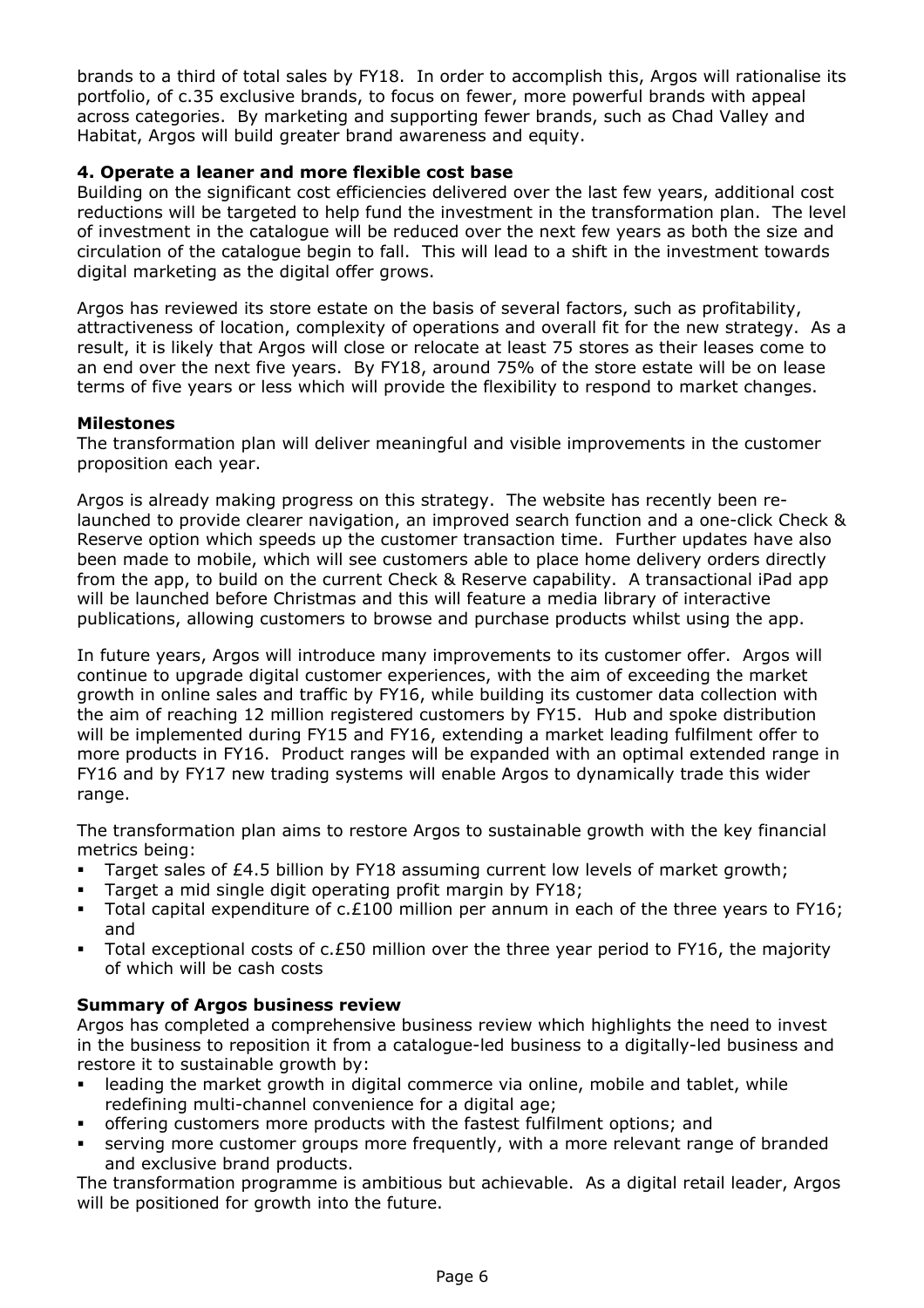## OPERATING COMPANY REVIEWS

## Argos

| 26 weeks to<br>£m                                                          | 1 September<br>2012           | 27 August<br>2011              |
|----------------------------------------------------------------------------|-------------------------------|--------------------------------|
| <b>Sales</b>                                                               | 1,686.4                       | 1,675.7                        |
| <b>Benchmark operating profit</b>                                          | 3.3                           | 3.4                            |
| <b>Benchmark operating margin</b>                                          | 0.2%                          | 0.2%                           |
| Like-for-like sales change<br>Net space sales change<br>Total sales change | $0.6\%$<br>$0.0\%$<br>$0.6\%$ | $(9.1\%)$<br>1.5%<br>$(7.6\%)$ |
| Gross margin movement                                                      | Down c.50bps                  | Down c.75bps                   |
| Benchmark operating profit change                                          | (3%)                          | (94%)                          |
| Number of stores at period-end                                             | 739                           | 754                            |

While continuing to invest for the future, Argos has had a solid first half of the year supported by its multi-channel performance.

## Operational review

#### Multi-channel leader

Multi-channel sales participation has continued to grow and now represents £867m or 51% of Argos' total sales. Total internet orders, including Check & Reserve, grew to reach 42% of Argos' total sales, with the remaining 9% of multi-channel sales comprising products either ordered in-store for home delivery, or by telephone. The fastest growing channel continues to be online Check & Reserve, which grew to represent 30% of total sales.

Argos is the second most visited internet retailer in the UK, with over 440 million website visits in the last 12 months, an increase of 6% over the previous 12 months. The mobile website and the Apple iPhone and Android apps are driving the rapid growth in mobile shopping. During the period, the proportion of total sales from mobile shopping was around 7%, up from 3% last year meaning that sales using a mobile phone were in excess of £100m in the period.

Stores continue to be a key component of the Argos multi-channel model where, consistently for the last five years, nearly 90% of all sales have involved the store. Over the next five years, Argos has around 235 store lease renewals or break clauses due. With this flexibility, Argos will focus on improving its store network by relocating or closing some older stores and opening some new stores if attractive sites become available. In the current financial year, it is expected there will be around ten store closures, with no new store openings planned.

#### Product leaders

Own brands continue to offer excellent value and further choice with Alba, Bush, Chad Valley, Hygena and Schreiber having around 2,000 product lines in the Autumn/Winter 2012 catalogue. The Habitat range was launched with 1,000 product lines in the Autumn/Winter catalogue, with products available for immediate collection in around 50 stores.

In technology, Argos continues to benefit from strong sales of e-readers, the Apple iPad 2 and the new Apple iPad. The Apple iPad is available in all UK stores and is also available via nationwide home delivery. Argos has increased its range of tablets to provide an authoritative presence in this category with products from Samsung, Asus and Google being joined by a lower price model, the CnM touchpad. In time for Christmas 2012 there will also be an increase in the range of e-readers with new models from Amazon, Kobo and Barnes & Noble being available.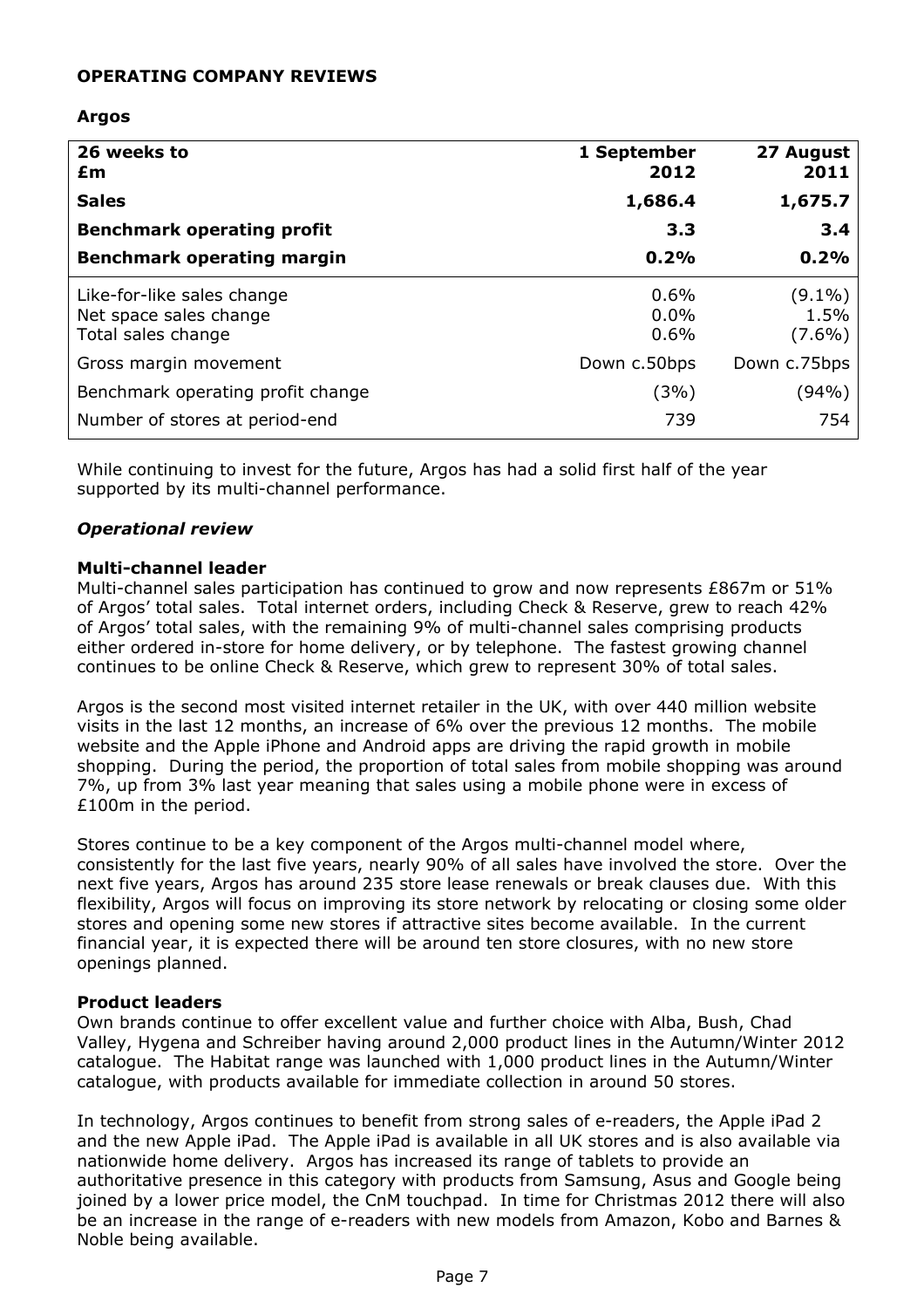The range of white goods available for in-store collection has performed well. Customers are able to buy a range of white goods stocked in at over 450 Argos stores for immediate collection.

Argos continues to encourage its customers to review their purchases and share their experiences online. Argos has received over one million online product reviews from customers and around 80% of products reviewed scored at least 4 out of 5 stars.

## Strengthening value

Argos is a leading value retailer and remains highly price competitive, supported by the Group's sourcing scale and infrastructure advantages, together with the benefit of Argos' low-cost operating model. Argos continues to retain an overall competitive price position which is measured weekly using internet price comparisons while maintaining a price position better than the competition on its highest volume lines. Argos offers over 900 'WOW' deals in the catalogue including some of the biggest consumer brand names.

Argos' value proposition has been further strengthened through the reduction of delivery charges in the period. Delivery costs for small items have been reduced by  $E2$ , and free delivery is offered on all internet-only products.

### Improved service for our customers

Argos continues to deliver strong performances in its store mystery shop results. Feedback received from around 8 million customers last year, as well as market research, is being used to better understand and serve existing customers, as well as acquire and convert new customers. Customers continue to access Argos products, share ideas and discover engaging content through the growing Twitter and Facebook communities. During the period, Argos reached half a million 'likes' on its Facebook page.

### Financial review

Total sales in the period increased by 0.6% to £1,686m. Net space sales change was flat with nine store closures reducing the store portfolio to 739. Like-for-like sales grew by 0.6%. Consumer electronics delivered an improved sales performance driven by strong growth in tablets and e-readers, which together with good growth in white goods offset the market driven sales declines in the video gaming and audio categories and the weaker trading in seasonal products.

The gross margin rate was down by approximately 50 basis points. The negative drivers were an adverse sales mix impact, resulting from the improved performance in the margindilutive consumer electronics categories, and ongoing price investment. These reductions were partially offset by the expected benefit from a lower level of stock clearance activity and the anticipated benefit of favourable currency and reduced shipping costs.

Total operating and distribution costs decreased by  $E5m$  with the impact of underlying cost inflation pressures being more than offset by further cost savings. Benchmark operating profit was £3.3m, a £0.1m or 3% decline on the comparable period last year.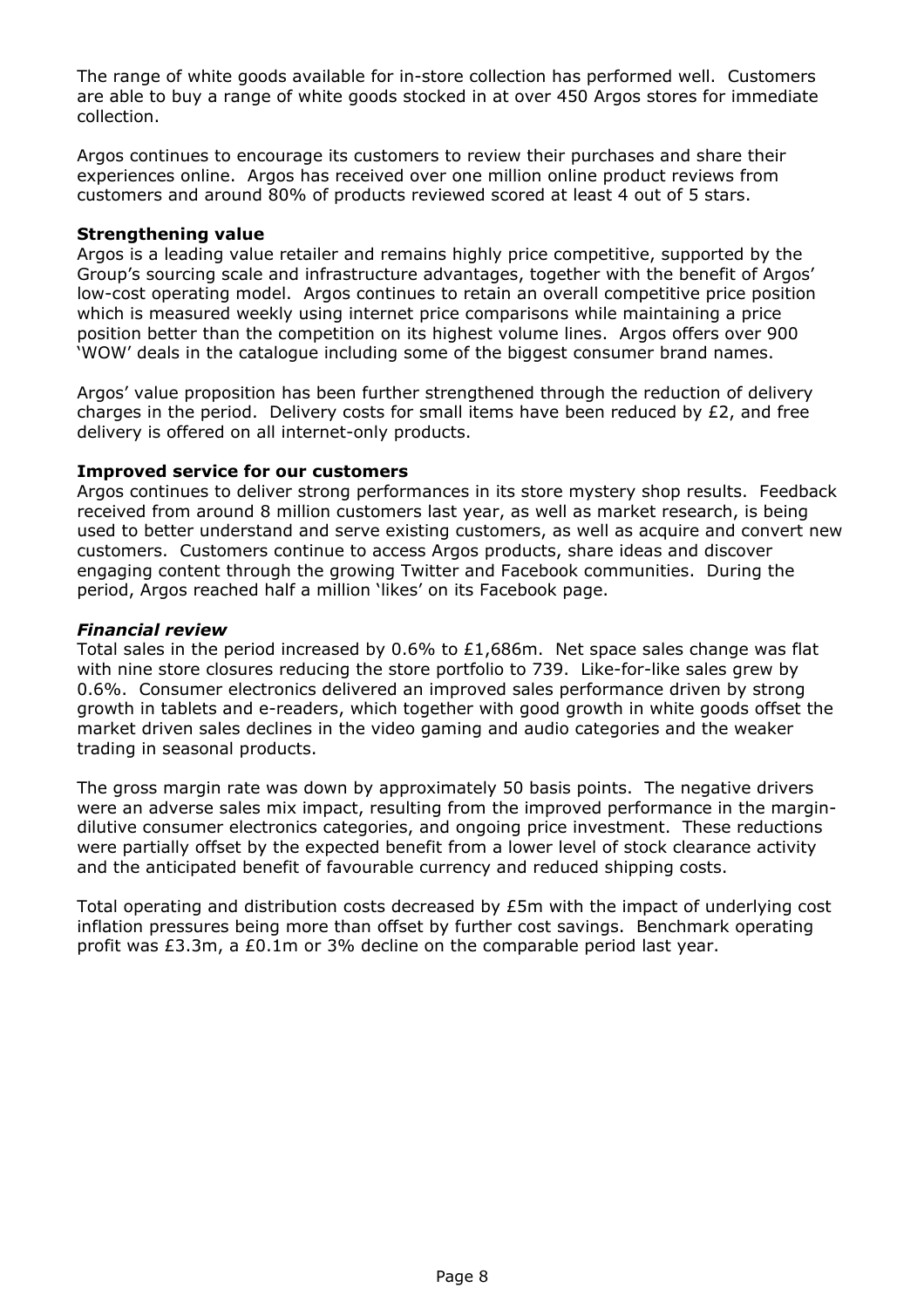## Homebase

| 26 weeks to<br>£m                                                                                               | 1 September<br>2012               | 27 August<br>2011                   |
|-----------------------------------------------------------------------------------------------------------------|-----------------------------------|-------------------------------------|
| <b>Sales</b>                                                                                                    | 787.3                             | 839.6                               |
| <b>Benchmark operating profit</b>                                                                               | 24.5                              | 29.9                                |
| <b>Benchmark operating margin</b>                                                                               | 3.1%                              | 3.6%                                |
| Like-for-like sales change<br>Net space sales change<br>Total sales change                                      | $(6.2\%)$<br>$0.0\%$<br>$(6.2\%)$ | $(0.6\%)$<br>$(1.2\%)$<br>$(1.8\%)$ |
| Gross margin movement                                                                                           | Up $c.150$ bps                    | Down c.25bps                        |
| Benchmark operating profit change                                                                               | (18%)                             | (35%)                               |
| Number of stores at period-end<br>Of which contain a mezzanine floor                                            | 340<br>187                        | 342<br>187                          |
| Store selling space at period-end (million sq ft)<br>Of which<br>- garden centre area<br>- mezzanine floor area | 15.6<br>3.6<br>1.8                | 15.6<br>3.6<br>1.8                  |

Homebase is a leading home enhancement retailer.

## Operational review

## Extending multi-channel

Internet sales participation has grown by 25% year on year to almost 5% of Homebase's total sales. Within this, Reserve and Collect sales grew 31% to comprise 1.5% of Homebase's total sales while website visits increased by 20% over the same period last year.

In July, Homebase launched a refreshed website to bring it in line with the new brand styling and to provide richer online content with the customer feedback being very positive. Following the launch of Habitat in Homebase, a 'shop by brand' page has been created on the main Homebase website allowing customers to easily navigate and purchase key brands including Habitat, Laura Ashley, Odina, Schreiber, Qualcast and Jamie Oliver. In October 2012, Homebase launched a web platform for mobile devices.

As part of Homebase's social media development, in May the first ever Homebase Facebook app was launched, allowing the creation of personalised mood boards and enabling customers to 'ask an expert a question'. Homebase posts on Facebook have been viewed over 1.5 million times in the period.

## Developing the store portfolio

Following the success of the new store proposition in Aylesford, the next evolution of this concept is due to open in the Ruislip store at the end of October 2012. The learnings from Aylesford have been used to improve the proposition which now also includes Habitat and Laura Ashley concessions. Following Ruislip, two further stores are expected to be re-fitted before the end of the financial year and seven mezzanine refreshes are also planned.

Homebase has continued its programme of garden centre refits, which incorporate inspirational garden displays to provide ideas, supported by practical advice from knowledgeable colleagues. Eleven refits were completed in the period, bringing the total number to 33.

Over the next five years Homebase has around 65 store lease renewals or break clauses due. Store profitability will be appraised as each of these fall due and the store network will be improved by closing, relocating or downsizing some older stores and opening some new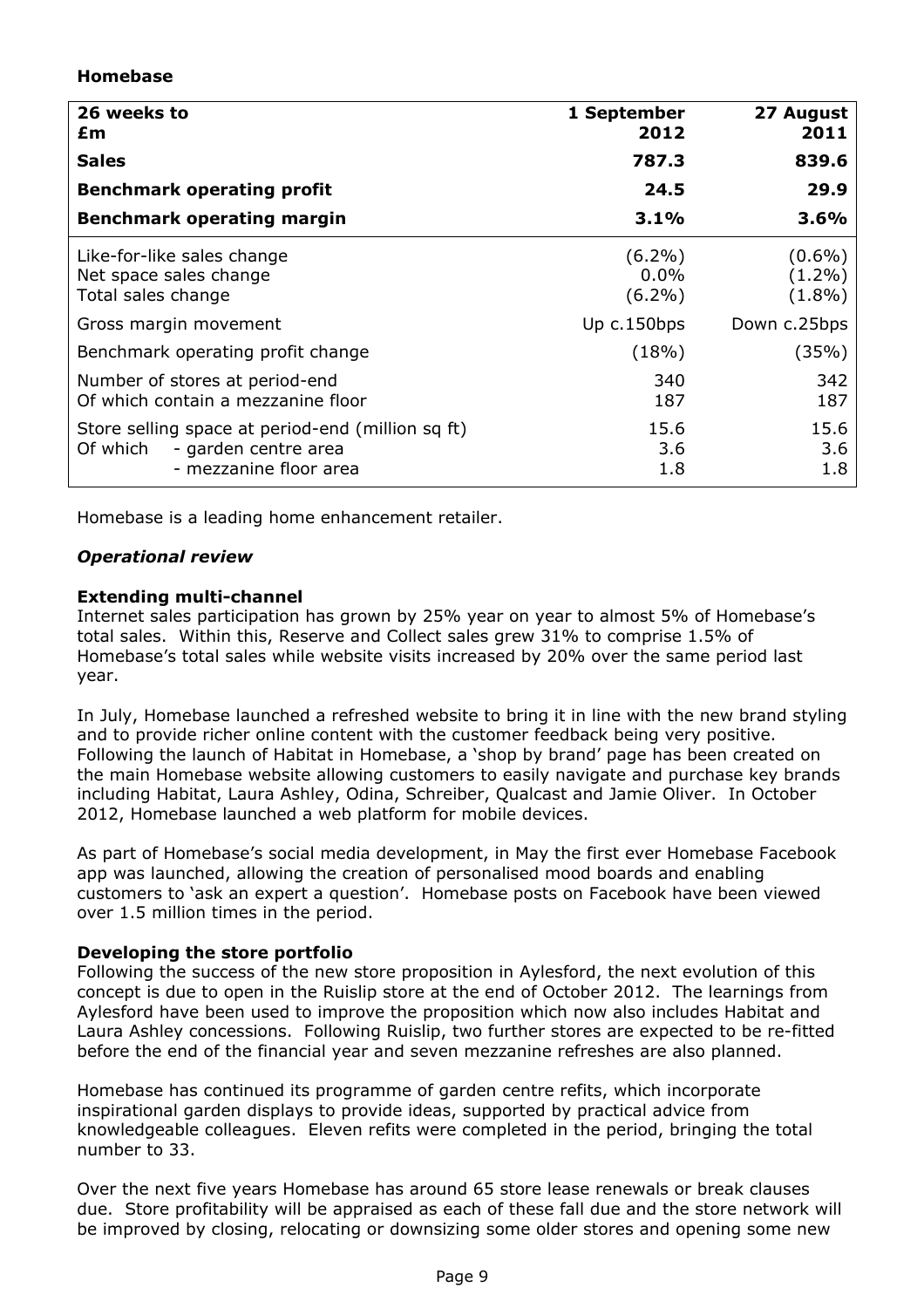stores if attractive sites become available. In the current financial year, it is expected there will be around five store closures, but no new store openings are planned.

### Developing ranges

Habitat products are now available in over 200 Homebase stores, including ranges in furniture, paint, wallpaper and tiling. Habitat gives the Homebase customer greater choice with premium quality, contemporary styling, as well as some iconic designs that have been best sellers for many years. Habitat ranges will continue to develop and evolve through ongoing range reviews.

In addition to Habitat, Homebase's key strategic brands of Laura Ashley, Odina, Schreiber, Qualcast and Jamie Oliver continue to aid differentiation.

#### Loyalty Programme

Now into the third year, Nectar continues to be a key driver of customer loyalty for Homebase, giving access to 7.2 million Nectar customers. Nectar has a sales participation rate of over 60% of total Homebase sales.

Over 10 million mailings were made in the period which is an increase of 10% against last year. Homebase further developed a multi-channel approach to promotional events with online vouchers made available for the first time, prompting improved response rates. Homebase customers redeemed over 1.7 billion Nectar points in store, an increase of 12% against last year.

### Financial review

Total sales in the period decreased by 6.2% to £787m, however Homebase continued to grow share in the DIY shed market. Net space sales change was flat with one store closure reducing the store portfolio to 340. Like-for-like sales declined by 6.2%. Seasonal product sales were adversely impacted by poor weather conditions, while big ticket sales were lower overall reflecting the continuing challenging market.

The gross margin rate was up by approximately 150 basis points. The key positive drivers were the anticipated benefit of favourable currency and reduced shipping costs, a beneficial sales mix throughout the period, resulting from lower sales in margin-dilutive seasonal and big ticket products, and a reduced level of customer participation of promotional offers in the first quarter. These benefits were partially offset by an increased level of seasonal stock clearance activity in the second quarter.

Total operating and distribution costs decreased by £7m with the impact of underlying cost inflation pressures being more than offset by further cost savings. Benchmark operating profit was £24.5m, a £5.4m or 18% decline on the comparable period last year.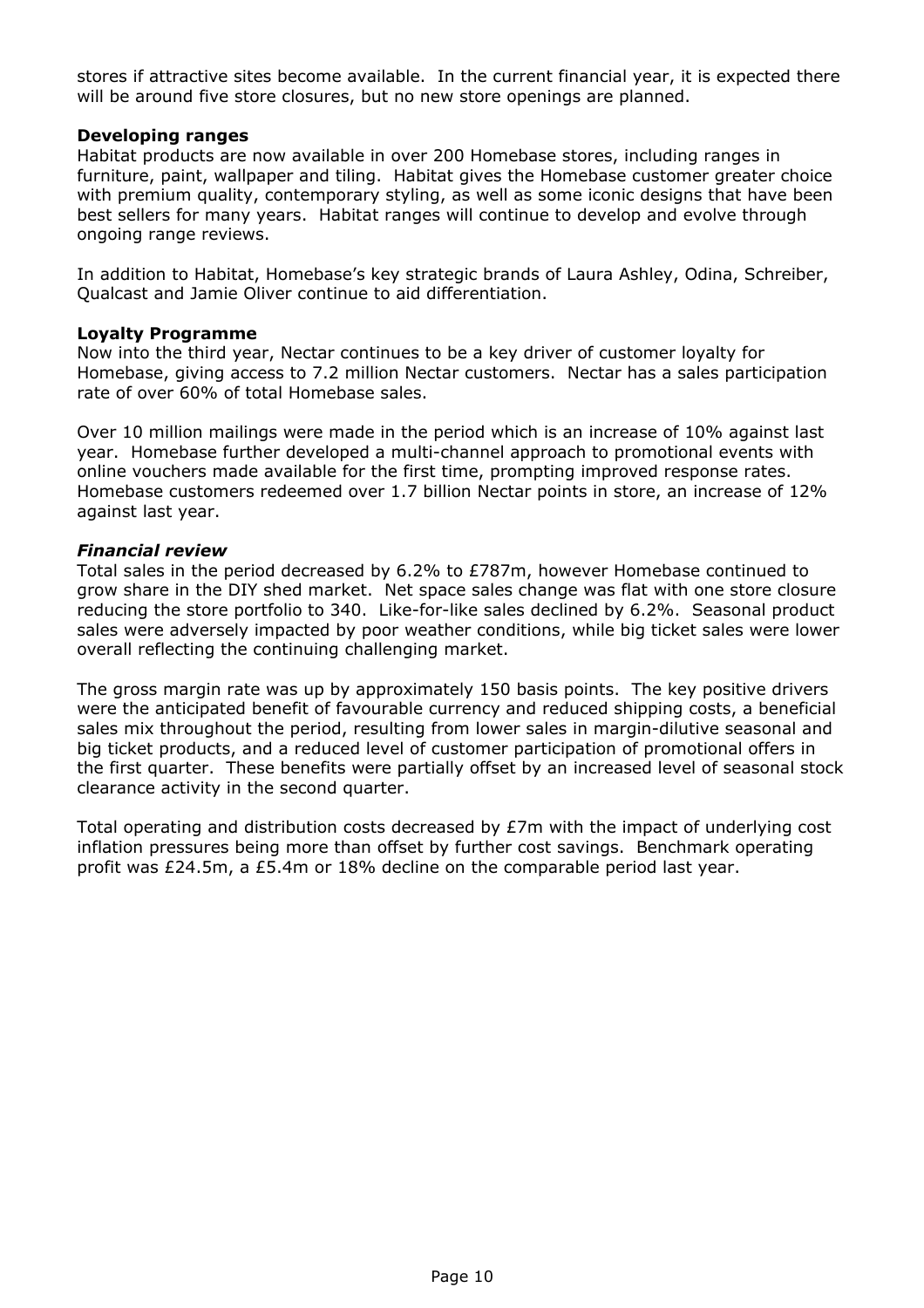## Financial Services

| 26 weeks to                                       |             | 1 September | 27 August |
|---------------------------------------------------|-------------|-------------|-----------|
| £m                                                |             | 2012        | 2011      |
| <b>Sales</b>                                      |             | 57.4        | 52.2      |
| Benchmark operating profit before financing costs |             | 4.5         | 4.7       |
| Financing costs                                   |             | (1.6)       | 1.7       |
| <b>Benchmark operating profit</b>                 |             | 2.9         | 3.0       |
| As at                                             | 1 September | 3 March     | 27 August |
|                                                   | 2012        | 2012        | 2011      |
| Store card gross receivables                      | 513         | 535         | 501       |
| Provision                                         | (76)        | (78)        | (74)      |
| Store card net receivables                        | 437         | 457         | 427       |
| Provision % of gross receivables                  | 14.9%       | 14.7%       | 14.8%     |

Financial Services works in conjunction with Argos and Homebase to provide their customers with the most appropriate credit offers to drive retail sales, and to maximise the total profit from the transaction for Home Retail Group.

## Operational review

In-house store card credit sales increased by 3% to £284m (2011: £275m) and represented 9.8% (2011: 9.4%) of Group retail sales. This increased level of credit sales and penetration is a result of selective product range support and a retail sales mix into high credit products such as tablets and TVs, as well as other tactical Buy Now Pay Later offer periods. In addition to credit sales placed on the Group's own store cards, credit offers for purchases at Homebase, which are greater than £1,000, are now principally provided through product loans from a third party provider. Including these product loans, total credit sales penetration increased to 10.9% (2011: 10.5%) of Group retail sales. Customer use of the online account management tools continues to grow with over 500,000 registered customers.

## Financial review

Store card net receivables grew by £10m versus a year ago to £437m, principally as a result of the increase in credit sales. The Group finances these receivables internally with no third party debt being required. Delinquency rates improved versus the comparable period last year, resulting in a reduced bad debt charge. Financing costs were marginally down versus last year, with this internal recharge being based upon UK base rates with a corresponding credit being recognised in Group net interest income. The benchmark operating profit for the period was £2.9m (2011: £3.0m).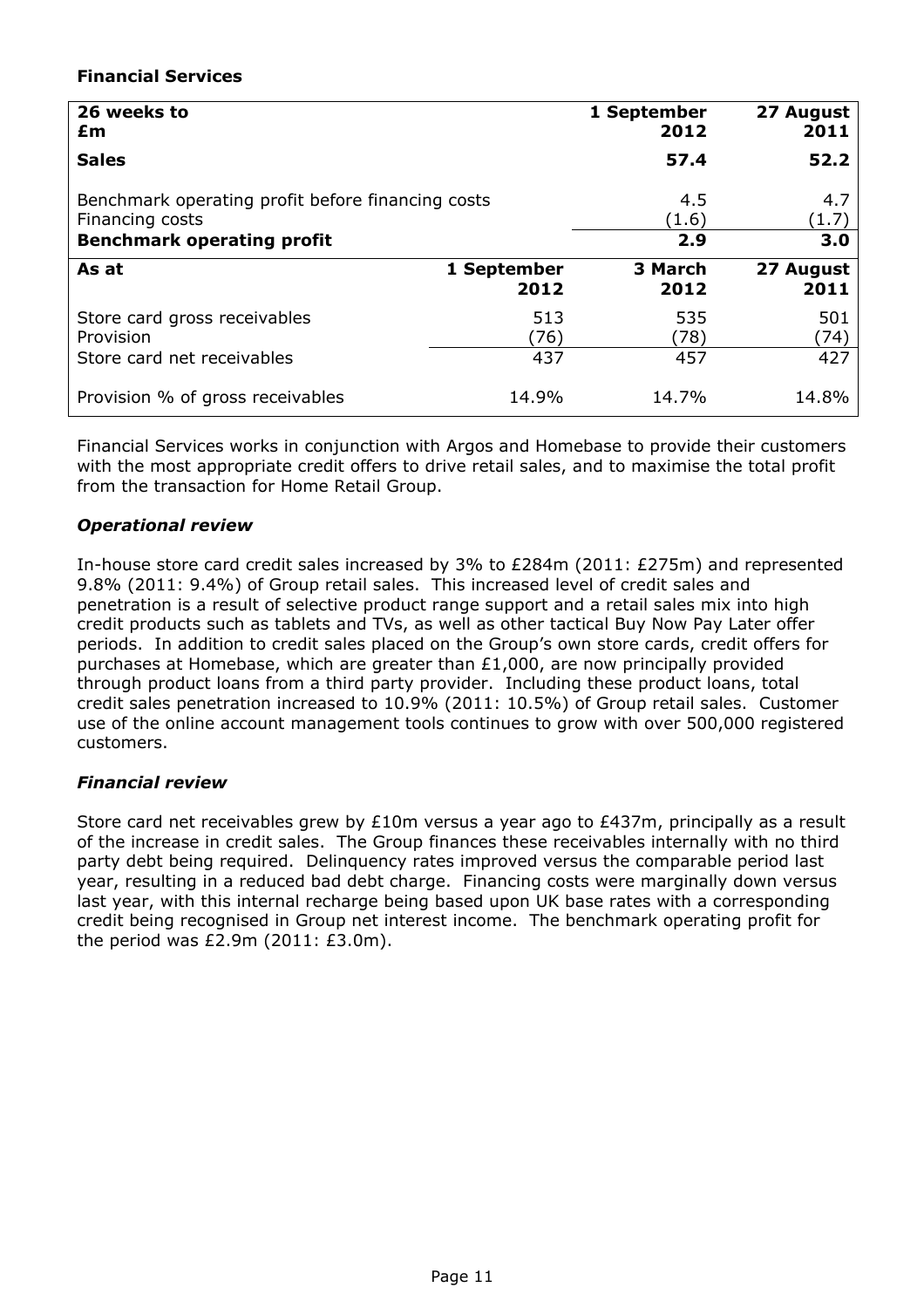## GROUP FINANCIAL REVIEW

### Sales and benchmark operating profit

Group sales were 1% lower at £2,531.1m (2011: £2,567.5m) while Group benchmark operating profit declined 29% to  $£18.8m$  (2011: £26.5m). The drivers of the Argos, Homebase and Financial Services performances have been analysed as part of the preceding business reviews.

Central Activities represents the cost of central corporate functions and the investment costs of development opportunities. Costs for the period were 21% higher at £11.9m (2011: £9.8m), principally driven by the start-up losses at Habitat, partially offset by the elimination of losses at the Group's UK homewares trial format, HomeStore&More, following its closure in the previous financial year together with the continued control of central corporate costs.

### Net interest income

Net interest income was £1.7m (2011: £1.8m). Within this, third party interest income for the period reduced to £0.7m (2011: £1.0m) as a consequence of marginally lower interest rates on deposits more than offsetting a higher average cash balance.

Financing costs charged within Financial Services' benchmark operating profit together with the corresponding credit within net interest income decreased to £1.6m (2011: £1.7m). This internal recharge is based upon UK base rates.

The charge within net interest income in relation to the discount unwind on benchmark items was  $£0.6$ m (2011:  $£0.9$ m). This arises from the accounting treatment whereby provisions for expected future liabilities are required to be discounted back to their current value. As settlement of the liability moves closer to the present day, additional non-cash charges to unwind the discount are incurred; this will result in the absolute level of provision eventually matching the liability in the accounting period that it becomes due.

## Share of post-tax results of associates

These amounted to a loss of £2.6m (2011:  $Enil$ ), principally reflecting start-up losses from the Group's Chinese operation.

## Benchmark PBT

Benchmark PBT declined 37% to £17.9m (2011: £28.3m) driven by the factors discussed above.

## Exceptional items

The exceptional credit recorded in the period was £35.0m (2011: £nil).

On 14 June 2012, following a period of consultation, the Group announced the closure of its defined benefit pension scheme (the scheme) to future accrual with effect from 31 January 2013. As a result of the closure, all active members of the scheme will become treated as if they were deferred members, and will be offered entry into the Group's defined contribution pension scheme.

A net exceptional gain of £35.0m has been recognised in the period. This includes a noncash curtailment gain of £39.3m, arising from the one-off reduction in the scheme's liabilities as members will no longer be entitled to pension benefits linked to future salary increases, offset by a charge of  $E4.3m$  principally for transitional payments to active members of the scheme.

## Financing fair value remeasurements

Certain foreign exchange movements as well as changes in the fair value of certain financial instruments are recognised in the income statement within net financing income. These amounted to a net gain of £1.3m (2011: £2.3m), which arises principally as a result of translation differences on overseas subsidiary cash balances. The reduction in the gain reflects a lower level of cash balances held overseas and a narrowing in the exchange rate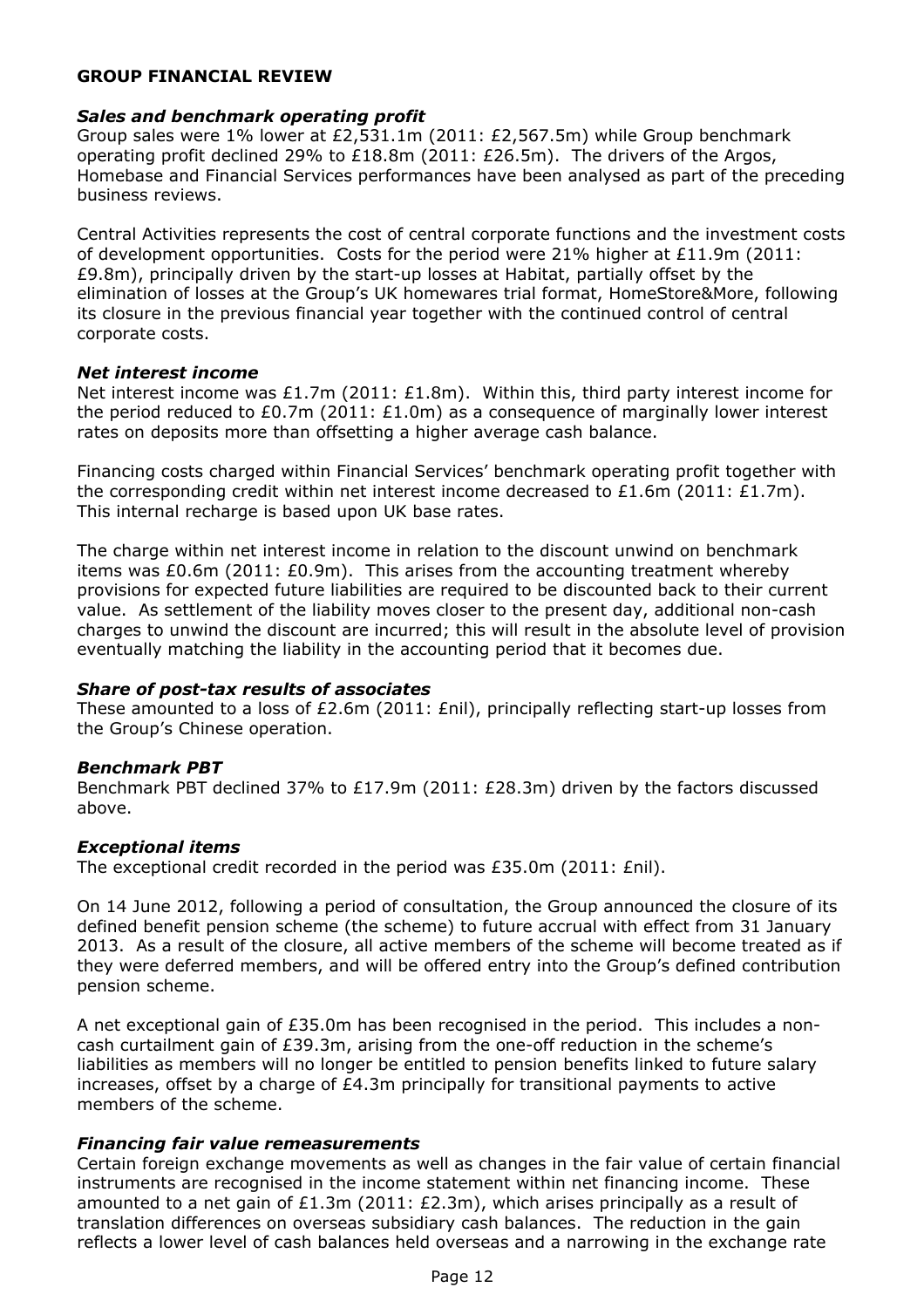range experienced during the period. Equal and opposite adjustments to these translation differences are recognised as part of the movements in reserves. As required by accounting standards, the net nil exchange adjustment is therefore split between the income statement and the statement of comprehensive income.

## Financing impact on retirement benefit obligations

The credit through net financing income in respect of the expected return on retirement benefit assets net of the interest expense on retirement benefit liabilities was £1.4m (2011:  $£2.2m$ ). The current service cost, which the Group considers a more appropriate reflection of the cost of providing retirement benefits, is already reflected in benchmark operating profit.

### Discount unwind on non-benchmark items

An expense of £3.6m (2011: £3.4m) within net financing income relates to the discount unwind on onerous lease provisions. As these provisions were items previously excluded from benchmark PBT, the discount unwind has also been excluded from benchmark PBT.

## Amortisation of acquisition intangibles

A charge of £0.9m was recorded in the period (2011: £nil), relating to the amortisation of the value of the brand which arose on the Habitat UK acquisition.

### Profit before tax

The profit before tax for the period was £51.1m (2011: £29.4m).

### Taxation

Taxation attributable to benchmark PBT was £6.5m (2011: £8.4m), representing an effective tax rate (excluding associates) for the period of 31.7% (52 weeks to 25 February 2012: 31.5%). The marginally higher effective tax rate reflects two opposing elements: the adverse impact of a relatively fixed level of disallowable expenditure in comparison to a reduced level of profits, partially offset by the favourable impact of the 2% reduction in the UK corporation tax rate.

Taxation attributable to non-benchmark items amounted to a charge of £8.1m (2011: charge of  $E(0.6m)$ . The total tax expense for the period was therefore  $E(14.6m)$  (2011: £9.0m).

### Number of shares and earnings per share

The number of shares for the purpose of calculating basic earnings per share (EPS) was 800.4m (2011: 799.0m), representing the weighted average number of issued ordinary shares of 813.4m (2011: 813.4m), less an adjustment of 13.0m (2011: 14.4m) representing shares held in Group share trusts net of vested but unexercised share awards.

The calculation of diluted EPS reflects the potential dilutive effect of employee share incentive schemes. This increases the number of shares for diluted EPS purposes by 4.0m (2011: 3.9m) to 804.4m (2011: 802.9m). Basic benchmark EPS is 1.4p (2011: 2.5p), with diluted benchmark EPS of 1.4p (2011: 2.5p). Reported basic EPS is 4.6p (2011: 2.6p), with reported diluted EPS being 4.5p (2011: 2.5p).

## Dividends

At this stage of the financial year, as we approach the peak trading period, the Board announces an interim dividend of 1.0p which will be paid on 23 January 2013 to shareholders on the register at the close of business on 16 November 2012. The Board is mindful of the investment needs of the Group and will set the full year dividend at a level which is both sustainable and provides flexibility to grow the dividends as earnings increase over time.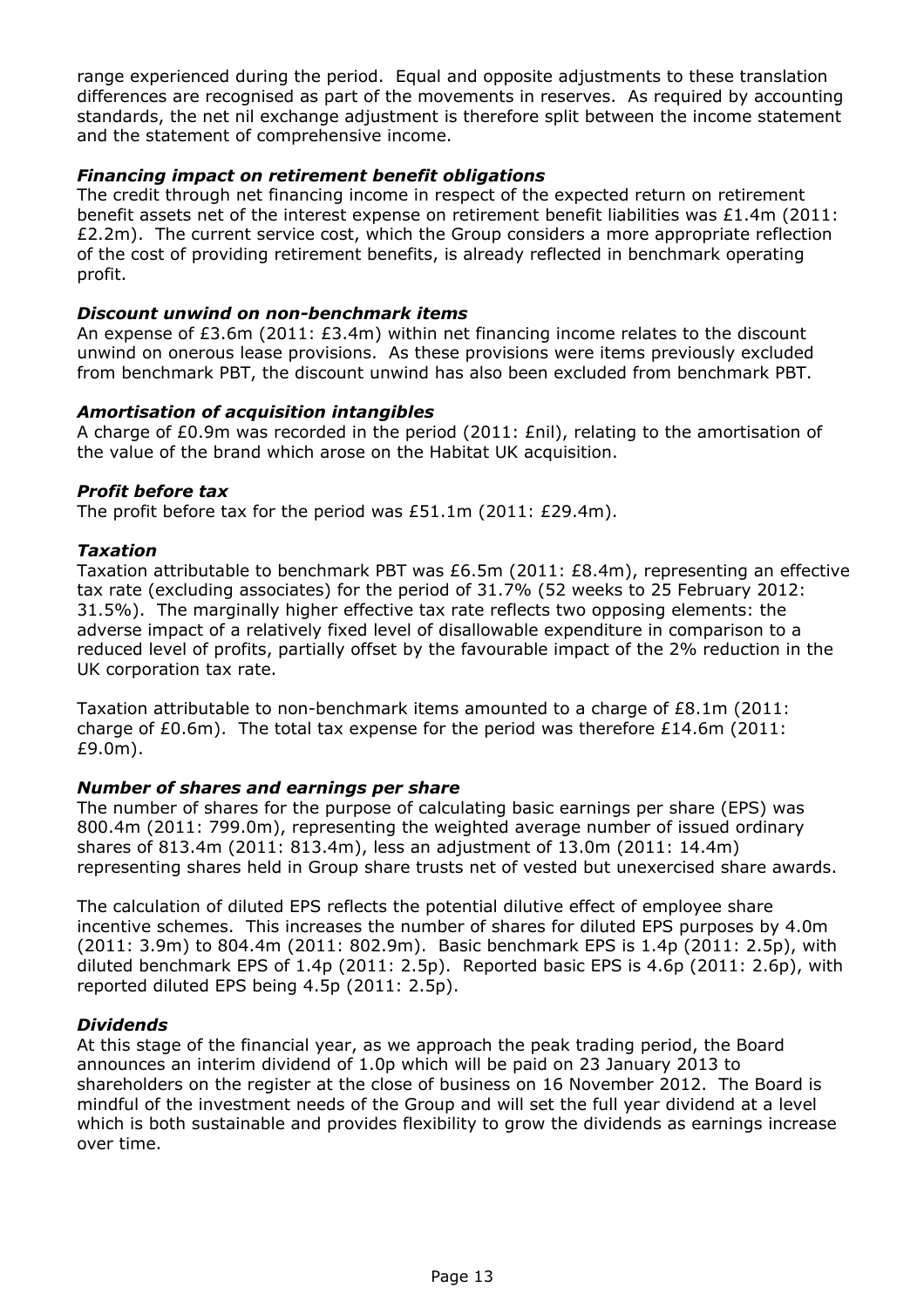| 26 weeks to<br>£m                             | 1 September<br>2012 | 27 August<br>2011 |
|-----------------------------------------------|---------------------|-------------------|
| Benchmark operating profit                    | 18.8                | 26.5              |
| <b>Exceptional items</b>                      | 35.0                |                   |
| Amortisation of acquisition intangibles       | (0.9)               |                   |
| Statutory operating profit                    | 52.9                | 26.5              |
| Depreciation and amortisation                 | 64.0                | 60.6              |
| Movement in working capital                   | 98.3                | 61.8              |
| Financing costs charged to Financial Services | 1.6                 | 1.7               |
| Cash flow impact of restructuring charges     | (3.4)               | (3.9)             |
| Pension scheme deficit recovery payments      | (8.0)               | (10.0)            |
| Movement in retirement benefit obligations    | (38.5)              | 1.1               |
| Other operating items                         | 5.9                 | 5.2               |
| <b>Cash flows from operating activities</b>   | 172.8               | 143.0             |
| Net capital expenditure                       | (25.6)              | (60.2)            |
| Acquisition of business                       |                     | (23.6)            |
| <b>Taxation</b>                               | (16.9)              | (38.5)            |
| Net interest                                  | 0.5                 | 1.3               |
| Net movement of term deposits                 |                     | 100.0             |
| Other investments                             | (9.2)               | (1.2)             |
| Cash inflow before financing activities       | 121.6               | 120.8             |
| Dividends paid                                |                     | (79.9)            |
| Net increase in cash and cash equivalents     | 121.6               | 40.9              |
| Add back: net movement of term deposits       |                     | (100.0)           |
| Effect of foreign exchange rate changes       | 0.5                 | 0.3               |
| Increase/(decrease) in net cash               | 122.1               | (58.8)            |
| Opening net cash                              | 194.3               | 259.3             |
| <b>Closing net cash</b>                       | 316.4               | 200.5             |

## Cash flow and closing net cash position

Cash flows from operating activities were £172.8m (2011: £143.0m). This £29.8m increase was principally attributable to an increased working capital inflow.

Net capital expenditure was £25.6m (2011: £60.2m), representing ongoing investment across the Group in the existing store chains and further multi-channel initiatives, but at a reduced level versus the previous year principally due to no new store openings and a reduced level of spend on the existing store estate. Tax paid was £16.9m (2011: £38.5m), with the decrease principally being attributable to the reduced level of profits earned in the previous financial year. Other investments of £9.2m (2011: £1.2m) represent loans granted to and equity invested in the Group's Chinese operation.

The Group strengthened its net cash position to £316.4m with a net cash generation of £122.1m in the first half of the year.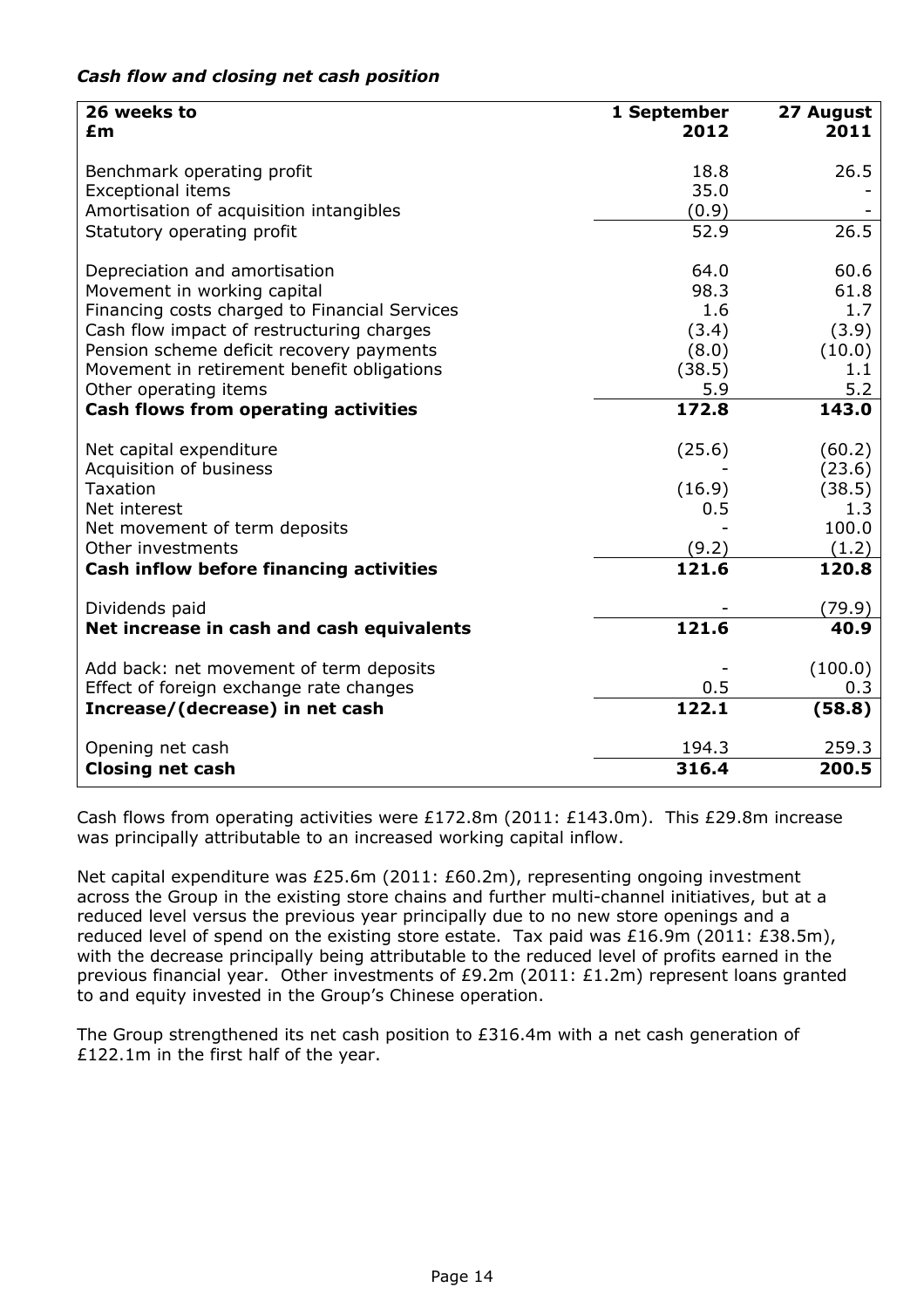## Balance sheet

| As at<br>£m                                                                                                                   | 1 September<br>2012                                               | 3 March<br>2012                                                 | 27 August<br>2011                                                 |
|-------------------------------------------------------------------------------------------------------------------------------|-------------------------------------------------------------------|-----------------------------------------------------------------|-------------------------------------------------------------------|
| Goodwill<br>Other intangible assets<br>Property, plant and equipment<br>Inventories<br>Instalment receivables<br>Other assets | 1,543.9<br>135.7<br>474.8<br>1,001.1<br>437.1<br>187.5<br>3,780.1 | 1,543.9<br>137.1<br>516.3<br>933.2<br>456.7<br>167.4<br>3,754.6 | 1,543.9<br>135.8<br>515.2<br>1,013.9<br>427.0<br>174.8<br>3,810.6 |
| Trade and other payables<br>Provisions                                                                                        | (1, 158.0)<br>(232.0)<br>(1,390.0)                                | (1,000.7)<br>(235.3)<br>(1,236.0)                               | (1, 132.9)<br>(209.4)<br>(1, 342.3)                               |
| <b>Invested capital</b>                                                                                                       | 2,390.1                                                           | 2,518.6                                                         | 2,468.3                                                           |
| Retirement benefit obligations<br>Net tax assets<br>Forward foreign exchange contracts<br>Net cash                            | (122.0)<br>39.3<br>(6.5)<br>316.4                                 | (115.3)<br>24.7<br>3.1<br>194.3                                 | (81.8)<br>52.9<br>(14.6)<br>200.5                                 |
| <b>Net assets</b>                                                                                                             | 2,617.3                                                           | 2,625.4                                                         | 2,625.3                                                           |

Net assets as at 1 September 2012 were £2,617.3m, equivalent to 327p (2011: 329p) per share excluding shares held in Group share trusts. The reduction in invested capital versus the 3 March 2012 year-end balance sheet was £128.5m, driven by a decrease in both property, plant and equipment and the Financial Services loan book together with an increase in trade and other payables, partially offset by an increase in inventories and other assets.

The reduction in net assets of  $E8.1$ m versus the balance sheet as at 3 March 2012 was driven by the reduction in invested capital of £128.5m discussed above, principally offset by the £122.1m increase in net cash.

## Retirement benefit obligations – IAS 19

The Group's pension arrangements are operated principally through the Home Retail Group Pension Scheme, a defined benefit scheme, together with the Home Retail Group Stakeholder Pension Scheme, a defined contribution scheme.

The IAS 19 valuation as at 1 September 2012 for the defined benefit pension schemes was a net deficit of £122.0m (3 March 2012: £115.3m). Scheme assets increased to £781.4m (3 March 2012:  $E764.4m$ ). The present value of scheme liabilities increased to  $E903.4m$ (3 March 2012: £879.7m), driven principally by a reduction in the assumed discount rate to 4.4% (3 March 2012: 4.8%) offset partially by the curtailment gain of £39.3m which is discussed within the exceptional items section.

A full actuarial valuation of the defined benefit pension scheme is carried out every three years with interim reviews in the intervening years. The last full actuarial valuation of the scheme was carried out as at 31 March 2009 and resulted in a deficit of £102m. The full actuarial valuation of the scheme as at 31 March 2012 is currently being carried out, although the results of this process are not yet available.

## Group financing arrangements

The Group finances its operations through a combination of retained profits, property leases, a net cash position and through access to committed bank facilities where necessary. The Group's net cash balances averaged approximately £350m (2011: approximately £310m) over the period and at 1 September 2012, the Group had £685m of undrawn, committed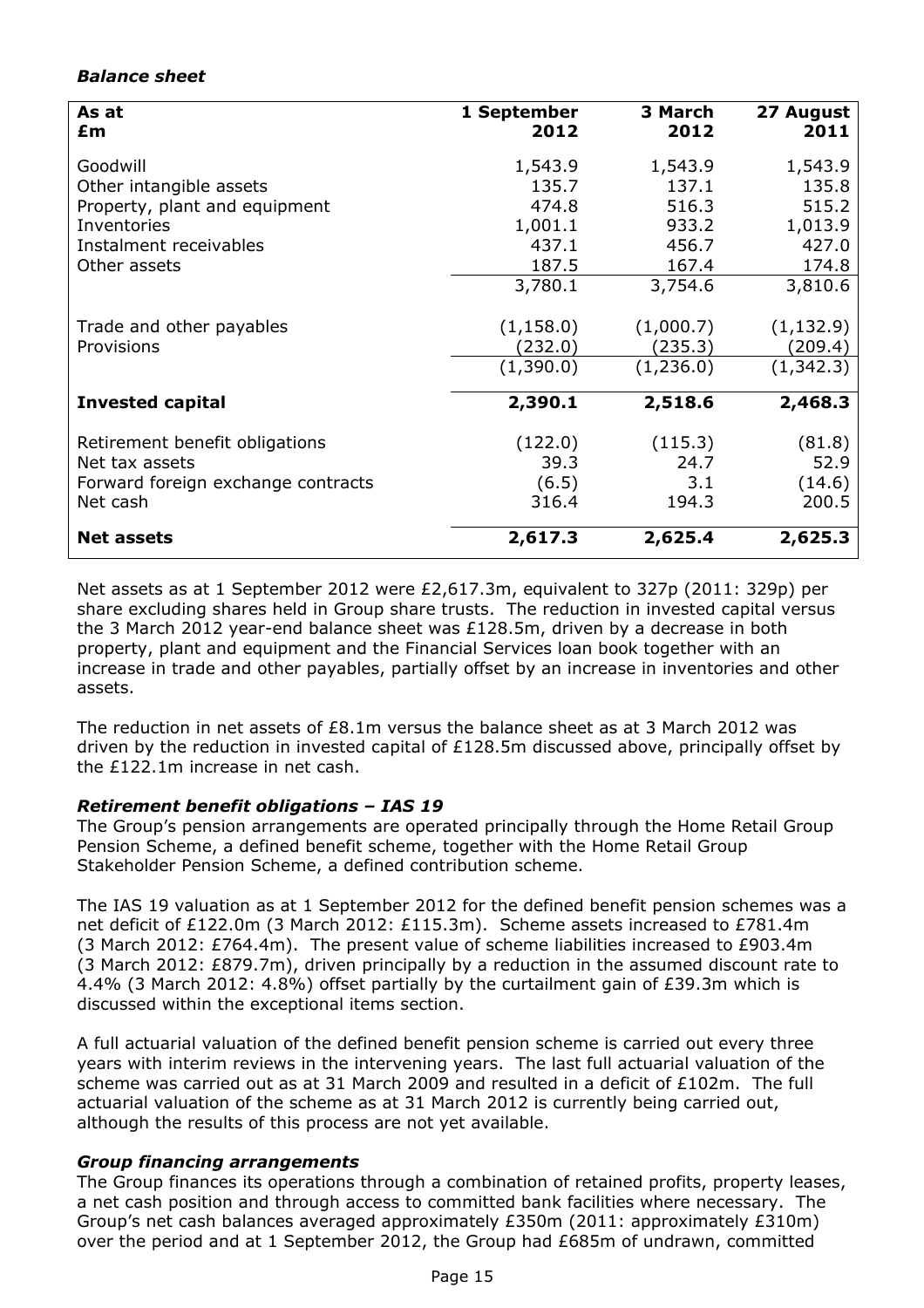borrowing facilities, which expire in July 2013. These facilities, which remain undrawn, are in place to enable the Group to finance its working capital requirements and for general corporate purposes. The Group is currently evaluating its options in respect of future financing arrangements.

In addition, as at 1 September 2012 the Group's Financial Services business held a net loan book balance of £437m. The Group has the ability to monetise this loan book, for example by securitising it, should it wish to do so.

The Group has additional liabilities through its obligations to pay rents under operating leases; the operating lease charge for the last 12 months amounted to £360.6m (2011: £366.0m). Gross lease commitments stood at £3,092m at 1 September 2012 (2011: £3,521m) and based upon the discounted cash flows of these expected future operating lease charges, the capitalised value of these liabilities is £2,438m (2011: £2,954m) utilising a discount rate of 4.4% (2011: 2.9%).

## Accounting standards and use of non-GAAP measures

The Group has prepared its consolidated financial statements based on International Financial Reporting Standards for the 26 weeks ended 1 September 2012. The basis of preparation is outlined in Note 1 to the Financial Information on page 24.

The Group has identified certain measures that it believes provide additional useful information on the underlying performance of the Group. These measures are applied consistently but as they are not defined under GAAP they may not be directly comparable with other companies' adjusted measures. The non-GAAP measures are outlined in Note 2 to the Financial Information on page 25.

## Principal risks and uncertainties

The Group set out in its 2012 Annual Report and Financial Statements the principal risks and uncertainties which could impact its performance; these remain unchanged since its publication except for the additional risk of failure to deliver the transformation plan contained within the Argos business review section. The Group operates a structured risk management process which identifies and evaluates risks and uncertainties and reviews mitigation activity.

On a short-term forward-looking basis over the remainder of the financial year, the main areas of potential risk and uncertainty centres on the impact on sales volumes and thereby profitability in relation to economic conditions and overall consumer demand. Other potential risks and uncertainties around sales and/or profit growth include the cost of goods and services to the Group, competitor activity, seasonal weather patterns, failure to execute the strategy, reliance on key personnel, failure to meet customer expectations, currency exposures, product supply and other operational processes, infrastructure development, product safety, the regulatory environment and business interruption. These risks, together with examples of mitigating activity, are set out in more detail in the 2012 Annual Report and Financial Statements on pages 30 and 31.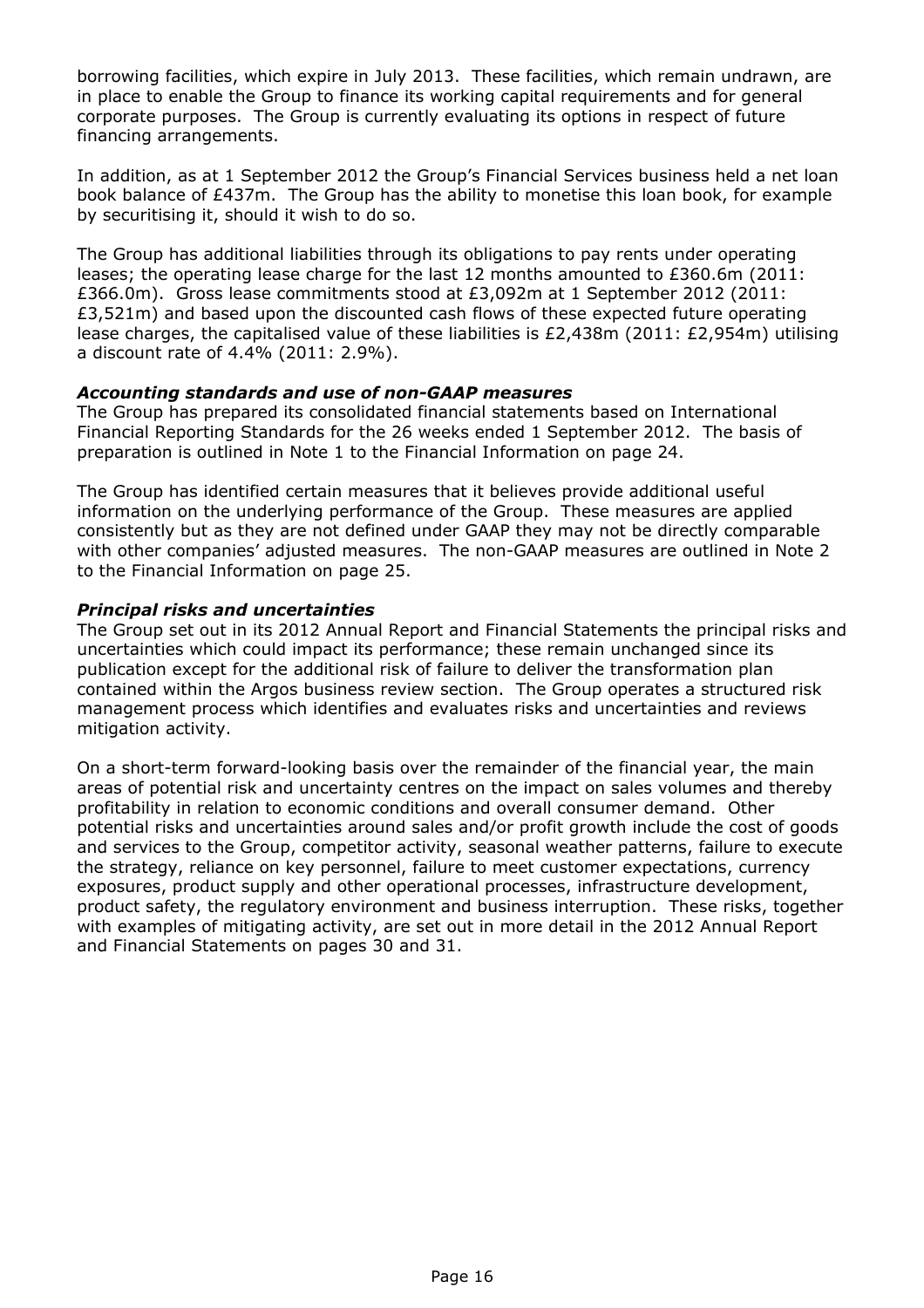## Appendix 1. Trading statement information as reported

|                            | Q <sub>1</sub><br>13 weeks to<br>28 May 2011 |                                              |                                         | Q1<br>13 weeks to<br>2 June 2012 |              |
|----------------------------|----------------------------------------------|----------------------------------------------|-----------------------------------------|----------------------------------|--------------|
| <b>Argos</b>               |                                              |                                              |                                         |                                  |              |
| <b>Sales</b>               | £817m                                        |                                              |                                         | £819m                            |              |
| Like-for-like sales change | $(9.6\%)$                                    |                                              |                                         | $(0.2\%)$                        |              |
| Net space sales change     | 1.5%                                         |                                              |                                         | 0.4%                             |              |
| Total sales change         | $(8.1\%)$                                    |                                              |                                         | 0.2%                             |              |
| Gross margin movement      | Down c.75bps                                 |                                              |                                         | Down c.25bps                     |              |
| Homebase                   |                                              |                                              |                                         |                                  |              |
| <b>Sales</b>               | £458m                                        |                                              |                                         | £421m                            |              |
| Like-for-like sales change | 1.6%                                         |                                              |                                         | $(8.3\%)$                        |              |
| Net space sales change     | $(1.7\%)$                                    |                                              |                                         | 0.2%                             |              |
| Total sales change         | $(0.1\%)$                                    |                                              |                                         | $(8.1\%)$                        |              |
| Gross margin movement      | Down c.50bps                                 |                                              |                                         | Up c.225bps                      |              |
|                            | Q <sub>2</sub>                               | H1                                           |                                         | Q <sub>2</sub>                   | H1           |
|                            | 13 weeks to                                  | 26 weeks to                                  |                                         | 13 weeks to                      | 26 weeks to  |
|                            | 27 Aug 2011                                  | 27 Aug 2011                                  |                                         | 1 Sept 2012                      | 1 Sept 2012  |
| <b>Argos</b>               |                                              |                                              |                                         |                                  |              |
| <b>Sales</b>               | £859m                                        | £1,676m                                      |                                         | £867m                            | £1,686m      |
| Like-for-like sales change | $(8.6\%)$                                    | $(9.1\%)$                                    |                                         | 1.4%                             | 0.6%         |
| Net space sales change     | 1.5%                                         | 1.5%                                         |                                         | $(0.4\%)$                        | 0.0%         |
| Total sales change         | $(7.1\%)$                                    | $(7.6\%)$                                    |                                         | 1.0%                             | 0.6%         |
| Gross margin movement      | Down c.100bps                                | Down c.75bps                                 |                                         | Down c.75bps                     | Down c.50bps |
| Homebase                   |                                              |                                              |                                         |                                  |              |
| <b>Sales</b>               | £382m                                        | £840m                                        |                                         | £366m                            | £787m        |
| Like-for-like sales change | $(3.1\%)$                                    | $(0.6\%)$                                    |                                         | (3.7%)                           | $(6.2\%)$    |
| Net space sales change     | $(0.7\%)$                                    | $(1.2\%)$                                    |                                         | $(0.2\%)$                        | $0.0\%$      |
| Total sales change         | $(3.8\%)$                                    | $(1.8\%)$                                    |                                         | (3.9%)                           | $(6.2\%)$    |
| Gross margin movement      | c.0bps                                       | Down c.25bps                                 |                                         | Up c.75bps                       | Up c.150bps  |
|                            | Q <sub>3</sub><br>18 weeks to<br>31 Dec 2011 | <b>YTD</b><br>44 weeks to<br>31 Dec 2011     |                                         |                                  |              |
| <b>Argos</b>               |                                              |                                              |                                         |                                  |              |
| <b>Sales</b>               | £1,717m                                      | £3,393m                                      |                                         |                                  |              |
| Like-for-like sales change | $(8.8\%)$                                    | $(8.9\%)$                                    |                                         |                                  |              |
| Net space sales change     | 1.0%                                         | 1.3%                                         |                                         |                                  |              |
| Total sales change         | $(7.8\%)$                                    | $(7.6\%)$                                    |                                         |                                  |              |
| Gross margin movement      | Down c.50bps                                 | Down c./5bps                                 |                                         |                                  |              |
| <b>Homebase</b>            |                                              |                                              |                                         |                                  |              |
| <b>Sales</b>               | £475m                                        | £1,315m                                      |                                         |                                  |              |
| Like-for-like sales change | $(2.6\%)$                                    | $(1.3\%)$                                    |                                         |                                  |              |
| Net space sales change     | 0.1%                                         | (0.8%)                                       |                                         |                                  |              |
| Total sales change         | $(2.5\%)$                                    | $(2.1\%)$                                    |                                         |                                  |              |
| Gross margin movement      | Up c.25bps                                   | Down c.25bps                                 |                                         |                                  |              |
|                            | Q4<br>8 weeks to<br>25 Feb 2012              | H <sub>2</sub><br>26 weeks to<br>25 Feb 2012 | <b>FY</b><br>52 weeks to<br>25 Feb 2012 |                                  |              |
| <b>Argos</b>               |                                              |                                              |                                         |                                  |              |
| <b>Sales</b>               | £480m                                        | £2,197m                                      | £3,873m                                 |                                  |              |
| Like-for-like sales change | $(8.5\%)$                                    | $(8.7\%)$                                    | $(8.9\%)$                               |                                  |              |
| Net space sales change     | 0.8%                                         | 1.0%                                         | 1.2%                                    |                                  |              |
| Total sales change         | $(7.7\%)$                                    | (7.7%)                                       | (7.7%)                                  |                                  |              |
| Gross margin movement      | c.0bps                                       | Down c.50bps                                 | Down c.50bps                            |                                  |              |
| Homebase                   |                                              |                                              |                                         |                                  |              |
| <b>Sales</b>               | £195m                                        | £670m                                        | £1,510m                                 |                                  |              |
| Like-for-like sales change | $(6.5\%)$                                    | (3.7%)                                       | $(2.0\%)$                               |                                  |              |
| Net space sales change     | 0.3%                                         | 0.1%                                         | $(0.6\%)$                               |                                  |              |
| Total sales change         | $(6.2\%)$                                    | $(3.6\%)$                                    | $(2.6\%)$                               |                                  |              |
| Gross margin movement      | Up c.175bps                                  | Up c.50bps                                   | c.0bps                                  |                                  |              |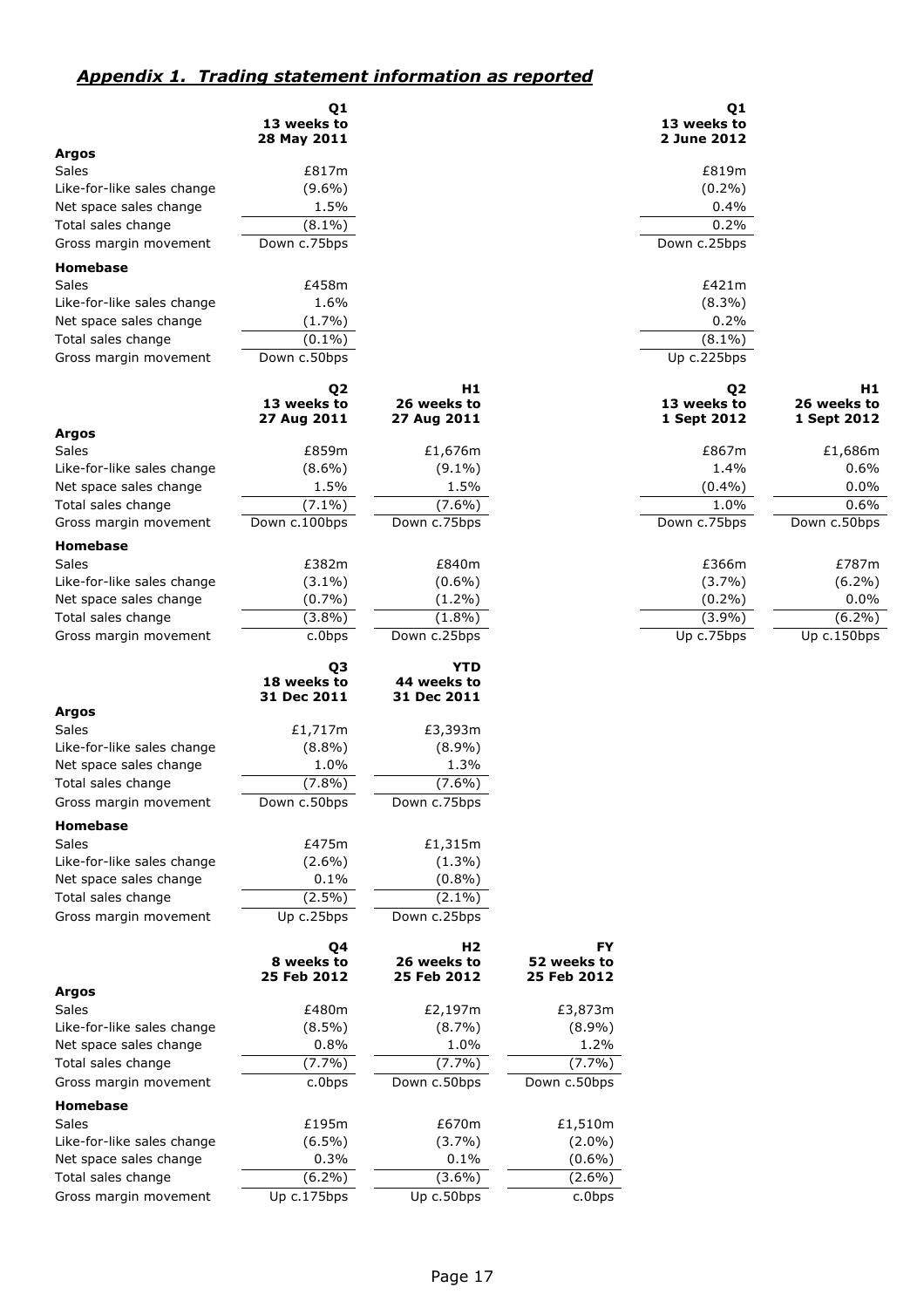# UNAUDITED CONDENSED HALF-YEARLY FINANCIAL INFORMATION

## CONSOLIDATED INCOME STATEMENT

For the 26 weeks ended 1 September 2012

| 53 weeks to<br>3.3.12 |                                                                        |                | 26 weeks to<br>1.9.12 | 26 weeks to<br>27.8.11 |
|-----------------------|------------------------------------------------------------------------|----------------|-----------------------|------------------------|
| £m                    |                                                                        | <b>Notes</b>   | £m                    | £m                     |
| 5,582.8               | Revenue                                                                | 4              | 2,531.1               | 2,567.5                |
| (3,794.0)             | Cost of sales                                                          | 5              | (1,714.7)             | (1,731.4)              |
| 1,788.8               | <b>Gross profit</b>                                                    |                | 816.4                 | 836.1                  |
| (1,669.8)             | Net operating expenses before exceptional items                        |                | (798.5)               | (809.6)                |
| (20.3)                | Exceptional items                                                      | 6              | 35.0                  |                        |
| 98.7                  | <b>Operating profit</b>                                                |                | 52.9                  | 26.5                   |
| 53.3                  | Finance income                                                         |                | 24.2                  | 27.3                   |
| (48.4)                | Finance expense                                                        |                | (23.4)                | (24.4)                 |
| 4.9                   | Net financing income                                                   | $\overline{7}$ | 0.8                   | 2.9                    |
| 0.5                   | Share of post-tax (loss)/profit of associates                          |                | (2.6)                 |                        |
| 104.1                 | Profit before tax                                                      |                | 51.1                  | 29.4                   |
| (31.3)                | Taxation                                                               | 8              | (14.6)                | (9.0)                  |
| 72.8                  | Profit for the period attributable to equity holders of the<br>Company |                | 36.5                  | 20.4                   |
| pence                 | <b>Earnings per share</b>                                              | 9              | pence                 | pence                  |
| 9.1                   | <b>Basic</b>                                                           |                | 4.6                   | 2.6                    |
| 9.1                   | <b>Diluted</b>                                                         |                | 4.5                   | 2.5                    |
| 4.7                   | <b>Dividend per share</b>                                              | 10             | 1.0                   | 4.7                    |

| 53 weeks to   |                                                            |       | 26 weeks to | 26 weeks to |
|---------------|------------------------------------------------------------|-------|-------------|-------------|
| 3.3.12        | <b>Non-GAAP measures</b>                                   |       | 1.9.12      | 27.8.11     |
| £m            | Reconciliation of profit before tax (PBT) to benchmark PBT | Notes | £m          | £m          |
| 104.1         | <b>Profit before tax</b>                                   |       | 51.1        | 29.4        |
|               | Adjusted for:                                              |       |             |             |
| 20.3          | Exceptional items                                          | 6     | (35.0)      |             |
| (3.3)         | Financing fair value remeasurements                        | 7     | (1.3)       | (2.3)       |
| (4.8)         | Financing impact on retirement benefit obligations         | 7     | (1.4)       | (2.2)       |
| 6.7           | Discount unwind on non-benchmark items                     | 7     | 3.6         | 3.4         |
| $1.2^{\circ}$ | Amortisation of acquisition intangibles                    |       | 0.9         |             |
| (8.5)         | Onerous lease provision releases                           |       |             |             |
| 115.7         | <b>Benchmark PBT</b>                                       |       | 17.9        | 28.3        |
| pence         | Benchmark earnings per share                               | 9     | pence       | pence       |
| 10.0          | Basic                                                      |       | 1.4         | 2.5         |
| <i>10.0</i>   | <b>Diluted</b>                                             |       | 1.4         | 2.5         |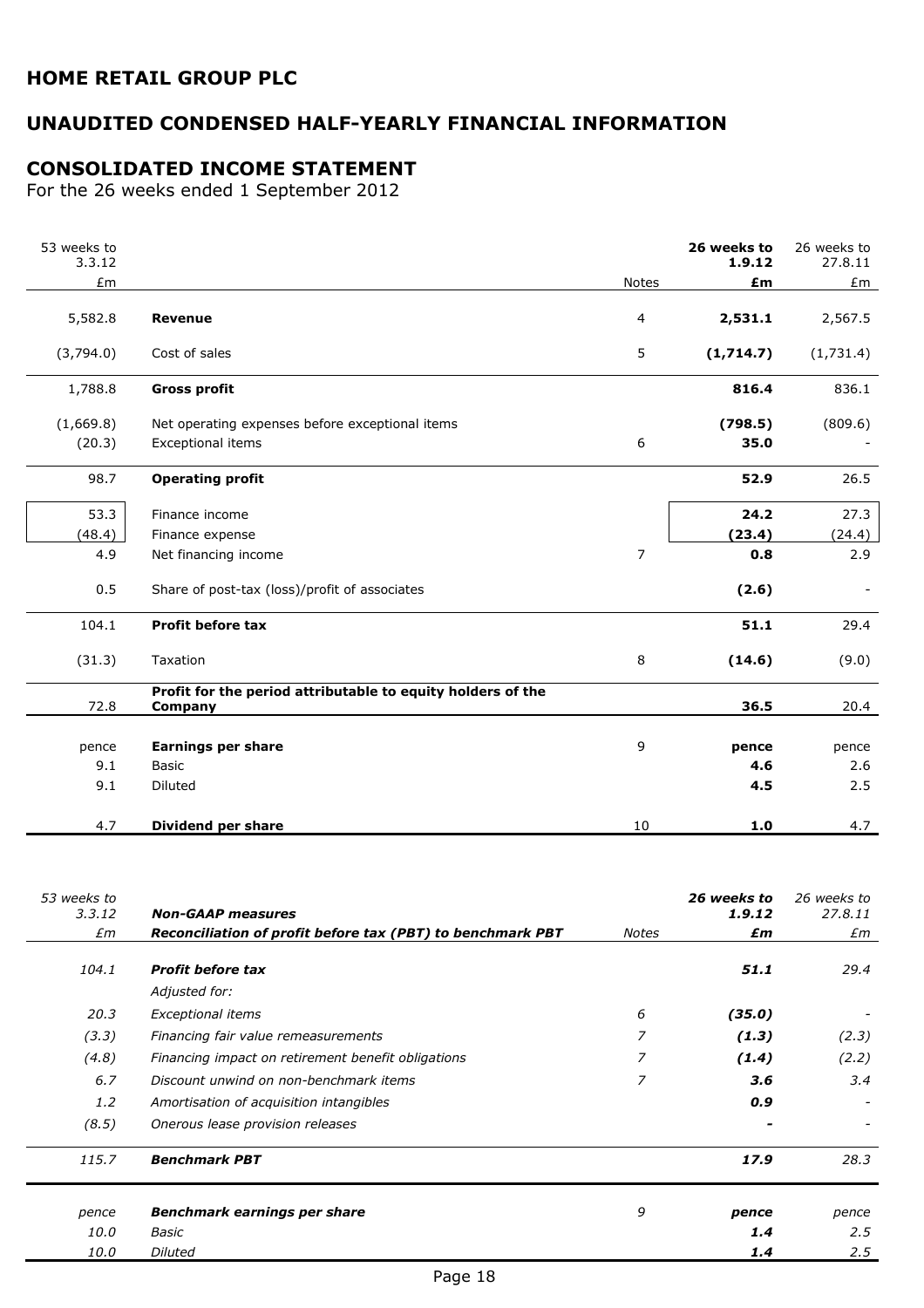# CONSOLIDATED STATEMENT OF COMPREHENSIVE INCOME

For the 26 weeks ended 1 September 2012

| 53 weeks to<br>3.3.12 |                                                                                            |              | 26 weeks to<br>1.9.12 | 26 weeks to<br>27.8.11 |
|-----------------------|--------------------------------------------------------------------------------------------|--------------|-----------------------|------------------------|
| Em                    |                                                                                            | <b>Notes</b> | £m                    | Em                     |
| 72.8                  | Profit for the period attributable to equity holders of the<br>Company                     |              | 36.5                  | 20.4                   |
|                       | Other comprehensive income:                                                                |              |                       |                        |
|                       | Net change in fair value of cash flow hedges                                               |              |                       |                        |
| 10.8                  | - Foreign currency forward exchange contracts                                              |              | (1.0)                 | (14.0)                 |
|                       | Net change in fair value of cash flow hedges transferred to inventory                      |              |                       |                        |
| 9.3                   | - Foreign currency forward exchange contracts                                              |              | (5.9)                 | 22.2                   |
| (121.2)               | Actuarial loss in respect of defined benefit pension schemes                               | 13           | (54.6)                | (85.4)                 |
| 0.2                   | Fair value movements on available-for-sale financial assets                                |              | (0.1)                 | (0.9)                  |
| (3.3)                 | Currency translation differences                                                           |              | (0.9)                 | (1.4)                  |
| 24.7                  | Tax credit in respect of items taken directly to equity                                    |              | 12.3                  | 18.8                   |
| (79.5)                | Other comprehensive income for the period, net of tax                                      |              | (50.2)                | (60.7)                 |
| (6.7)                 | Total comprehensive income for the period attributable to equity<br>holders of the Company |              | (13.7)                | (40.3)                 |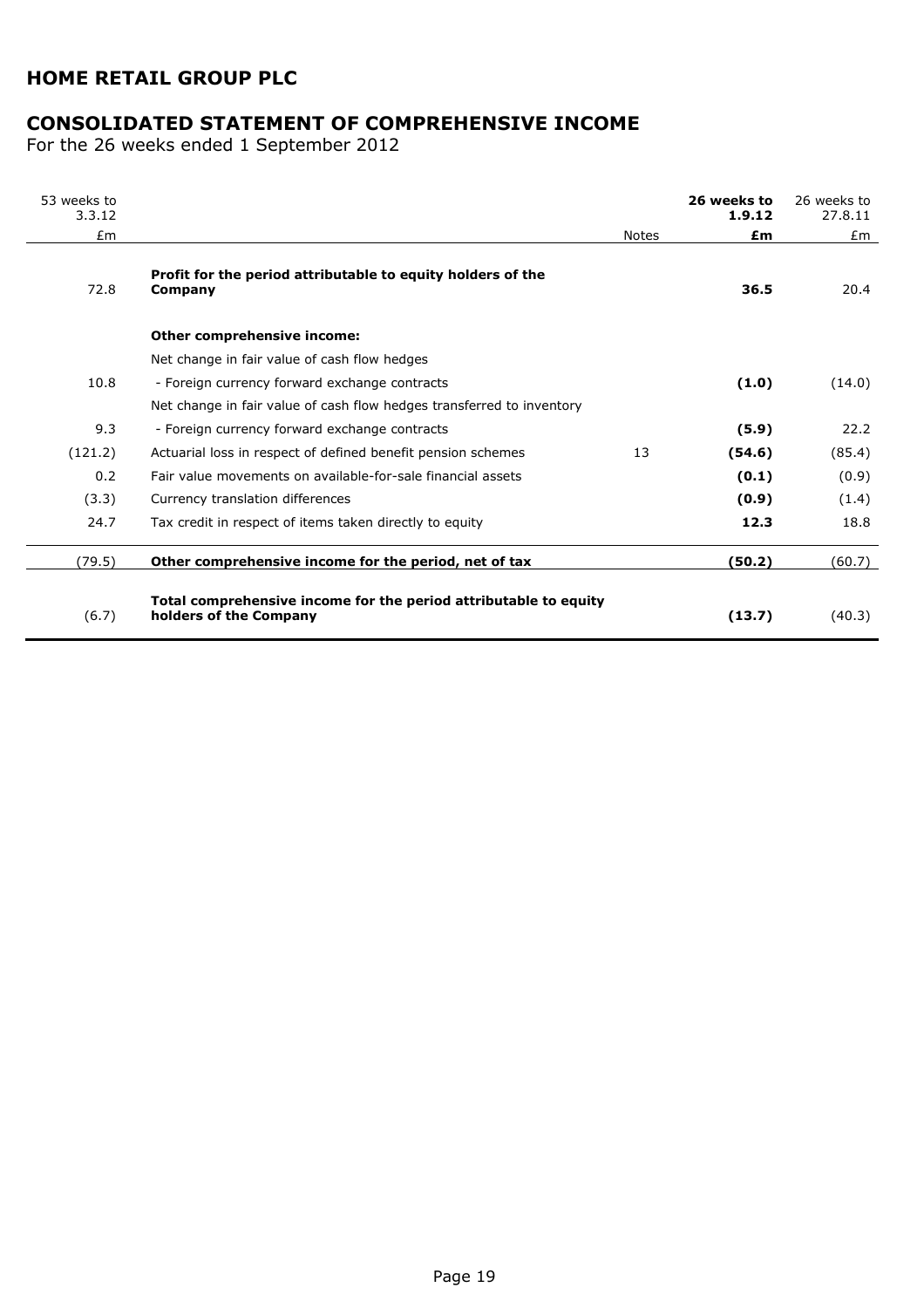# CONSOLIDATED BALANCE SHEET

At 1 September 2012

| 3.3.12                             |                                      |       | 1.9.12     | 27.8.11    |
|------------------------------------|--------------------------------------|-------|------------|------------|
| $\pmb{\mathit{E}}\pmb{\mathsf{m}}$ |                                      | Notes | £m         | £m         |
|                                    | <b>ASSETS</b>                        |       |            |            |
|                                    | <b>Non-current assets</b>            |       |            |            |
| 1,543.9                            | Goodwill                             |       | 1,543.9    | 1,543.9    |
| 137.1                              | Other intangible assets              |       | 135.7      | 135.8      |
| 516.3                              | Property, plant and equipment        |       | 474.8      | 515.2      |
| 8.3                                | Investments in associates            |       | 8.4        | 8.3        |
| 50.6                               | Deferred tax assets                  |       | 53.8       | 52.2       |
| 3.8                                | Trade and other receivables          |       | 3.8        | 4.3        |
| 17.4                               | Other financial assets               |       | 23.4       | 15.4       |
| 2,277.4                            | <b>Total non-current assets</b>      |       | 2,243.8    | 2,275.1    |
|                                    | <b>Current assets</b>                |       |            |            |
| 933.2                              | Inventories                          |       | 1,001.1    | 1,013.9    |
| 594.6                              | Trade and other receivables          |       | 589.0      | 573.8      |
| 0.8                                | Current tax assets                   |       | 5.6        | 24.9       |
| 8.3                                | Other financial assets               |       | 2.5        | 1.2        |
| 194.3                              | Cash and cash equivalents            |       | 316.4      | 200.5      |
| 1,731.2                            | <b>Total current assets</b>          |       | 1,914.6    | 1,814.3    |
| 4,008.6                            | <b>Total assets</b>                  |       | 4,158.4    | 4,089.4    |
|                                    | <b>LIABILITIES</b>                   |       |            |            |
|                                    | <b>Non-current liabilities</b>       |       |            |            |
| (55.8)                             | Trade and other payables             |       | (54.3)     | (57.1)     |
| (187.5)                            | Provisions                           | 12    | (188.4)    | (191.4)    |
| (21.9)                             | Deferred tax liabilities             |       | (20.1)     | (20.7)     |
| (115.3)                            | Retirement benefit obligations       | 13    | (122.0)    | (81.8)     |
| (380.5)                            | <b>Total non-current liabilities</b> |       | (384.8)    | (351.0)    |
|                                    | <b>Current liabilities</b>           |       |            |            |
| (944.9)                            | Trade and other payables             |       | (1, 103.7) | (1,075.8)  |
| (47.8)                             | Provisions                           | 12    | (43.6)     | (18.0)     |
| (5.2)                              | Other financial liabilities          |       | (9.0)      | (15.8)     |
| (4.8)                              | Current tax liabilities              |       |            | (3.5)      |
| (1,002.7)                          | <b>Total current liabilities</b>     |       | (1, 156.3) | (1, 113.1) |
| (1, 383.2)                         | <b>Total liabilities</b>             |       | (1, 541.1) | (1,464.1)  |
| 2,625.4                            | <b>Net assets</b>                    |       | 2,617.3    | 2,625.3    |
|                                    | <b>EQUITY</b>                        |       |            |            |
| 81.3                               | Share capital                        |       | 81.3       | 81.3       |
| 6.4                                | Capital redemption reserve           |       | 6.4        | 6.4        |
| (348.4)                            | Merger reserve                       |       | (348.4)    | (348.4)    |
| 8.6                                | Other reserves                       |       | 3.8        | (0.5)      |
| 2,877.5                            | Retained earnings                    |       | 2,874.2    | 2,886.5    |
| 2,625.4                            | <b>Total equity</b>                  |       | 2,617.3    | 2,625.3    |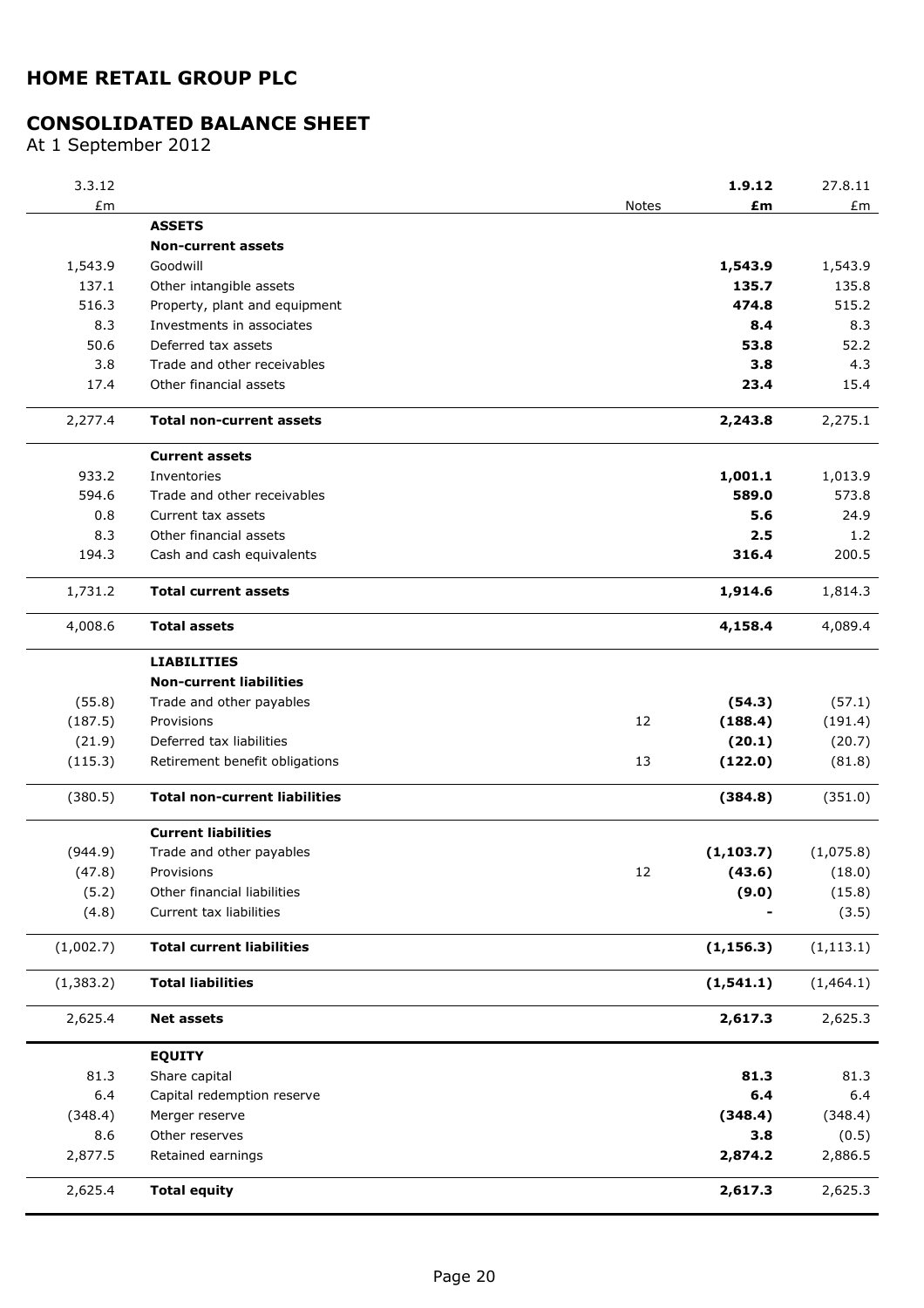# CONSOLIDATED STATEMENT OF CHANGES IN EQUITY

For the 26 weeks ended 1 September 2012

|                                                                              | Attributable to equity holders of the Company |                                  |                          |                          |                                    |         |
|------------------------------------------------------------------------------|-----------------------------------------------|----------------------------------|--------------------------|--------------------------|------------------------------------|---------|
|                                                                              | <b>Share</b><br>capital                       | Capital<br>redemption<br>reserve | Merger<br>reserve        | <b>Other</b><br>reserves | <b>Retained</b><br><b>Earnings</b> | Total   |
|                                                                              | £m                                            | £m                               | £m                       | £m                       | £m                                 | £m      |
| Balance at 4 March 2012                                                      | 81.3                                          | 6.4                              | (348.4)                  | 8.6                      | 2,877.5                            | 2,625.4 |
| Profit for the period                                                        |                                               |                                  |                          |                          | 36.5                               | 36.5    |
| Other comprehensive income                                                   |                                               |                                  |                          | (6.1)                    | (44.1)                             | (50.2)  |
| Total comprehensive income for the period<br>ended 1 September 2012          |                                               |                                  | $\sim$                   | (6.1)                    | (7.6)                              | (13.7)  |
| Transactions with owners:<br>Movement in share-based compensation<br>reserve |                                               |                                  |                          |                          | 5.9                                | 5.9     |
| Net movement in own shares                                                   |                                               |                                  | ۰.                       | 1.3                      | (1.3)                              |         |
| Equity dividends paid during the period                                      |                                               |                                  | ۰                        | $\overline{\phantom{a}}$ |                                    |         |
| Other distributions                                                          | $\overline{\phantom{a}}$                      | $\overline{\phantom{0}}$         | $\overline{\phantom{0}}$ | $\sim$                   | (0.3)                              | (0.3)   |
| Total transactions with owners                                               |                                               |                                  |                          | 1.3                      | 4.3                                | 5.6     |
| <b>Balance at 1 September 2012</b>                                           | 81.3                                          | 6.4                              | (348.4)                  | 3.8                      | 2,874.2                            | 2,617.3 |

|                                                                              |                          |                             | Attributable to equity holders of the Company |                          |                            |             |
|------------------------------------------------------------------------------|--------------------------|-----------------------------|-----------------------------------------------|--------------------------|----------------------------|-------------|
|                                                                              |                          | Capital                     |                                               |                          |                            |             |
|                                                                              | Share<br>capital<br>£m   | redemption<br>reserve<br>£m | Merger<br>reserve<br>£m                       | Other<br>reserves<br>£m  | Retained<br>earnings<br>£m | Total<br>£m |
| Balance at 27 February 2011                                                  | 81.3                     | 6.4                         | (348.4)                                       | (5.6)                    | 3,007.5                    | 2,741.2     |
| Profit for the period                                                        |                          |                             |                                               |                          | 20.4                       | 20.4        |
| Other comprehensive income                                                   |                          |                             |                                               | 4.3                      | (65.0)                     | (60.7)      |
| Total comprehensive income for the period<br>ended 27 August 2011            |                          |                             |                                               | 4.3                      | (44.6)                     | (40.3)      |
| Transactions with owners:<br>Movement in share-based compensation<br>reserve |                          | $\overline{\phantom{a}}$    |                                               |                          | 4.4                        | 4.4         |
| Net movement in own shares                                                   |                          |                             |                                               | 0.8                      | (0.8)                      |             |
| Equity dividends paid during the period                                      |                          |                             |                                               | $\overline{\phantom{a}}$ | (79.9)                     | (79.9)      |
| Other distributions                                                          |                          |                             |                                               |                          | (0.1)                      | (0.1)       |
| Total transactions with owners                                               | $\overline{\phantom{a}}$ | -                           |                                               | 0.8                      | (76.4)                     | (75.6)      |
| Balance at 27 August 2011                                                    | 81.3                     | 6.4                         | (348.4)                                       | (0.5)                    | 2,886.5                    | 2,625.3     |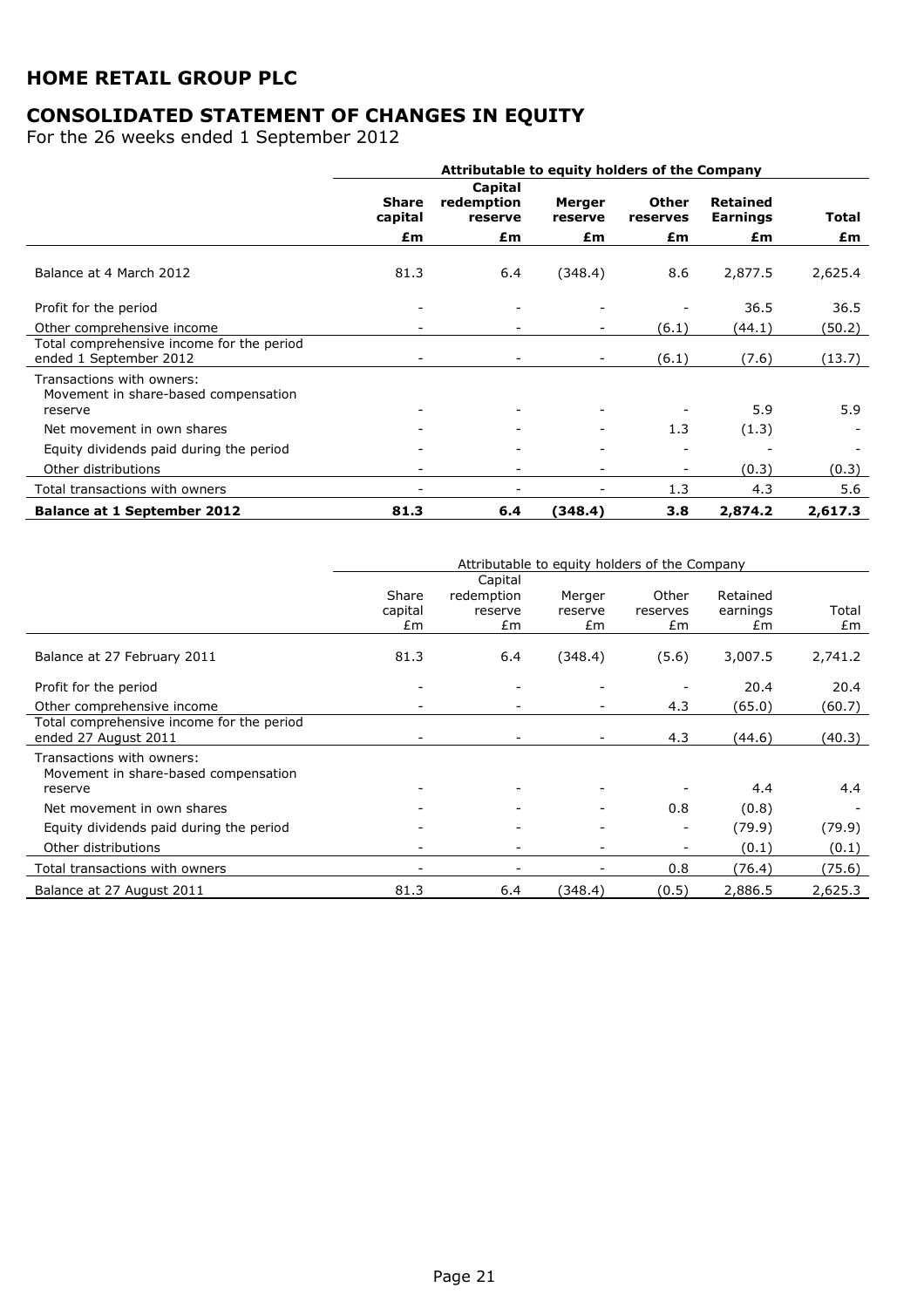# CONSOLIDATED STATEMENT OF CASH FLOWS

For the 26 weeks ended 1 September 2012

| 53 weeks to<br>3.3.12 |                                                               |       | 26 weeks to<br>1.9.12 | 26 weeks to<br>27.8.11 |
|-----------------------|---------------------------------------------------------------|-------|-----------------------|------------------------|
| £m                    |                                                               | Notes | £m                    | £m                     |
|                       |                                                               |       |                       |                        |
|                       | Cash flows from operating activities                          |       |                       |                        |
| 234.5                 | Cash generated from operations                                | 14    | 172.8                 | 143.0                  |
| (26.8)                | Tax paid                                                      |       | (16.9)                | (38.5)                 |
| 207.7                 | Net cash inflow from operating activities                     |       | 155.9                 | 104.5                  |
|                       | Cash flows from investing activities                          |       |                       |                        |
| (24.5)                | Acquisition of business                                       |       |                       | (23.6)                 |
| (97.1)                | Purchase of property, plant and equipment                     | 11    | (12.0)                | (41.5)                 |
| 3.9                   | Proceeds from the disposal of property, plant and equipment   | 11    | 1.0                   | 2.7                    |
| (37.8)                | Purchase of other intangible assets                           | 11    | (14.6)                | (21.4)                 |
| (1.2)                 | Loans granted to associates                                   | 16    | (6.8)                 | (1.2)                  |
| (0.9)                 | Purchase of investments                                       | 16    | (2.4)                 |                        |
| 100.0                 | Disposal of investments                                       |       |                       | 100.0                  |
| 2.4                   | Interest received                                             |       | 0.5                   | 1.3                    |
| (55.2)                | Net cash flows from investing activities                      |       | (34.3)                | 16.3                   |
|                       | Cash flows from financing activities                          |       |                       |                        |
| 0.1                   | Proceeds from disposal of shares held by Employee Share Trust |       |                       |                        |
| (117.5)               | Dividends paid                                                | 10    |                       | (79.9)                 |
| (117.4)               | Net cash used in financing activities                         |       |                       | (79.9)                 |
| 35.1                  | Net increase in cash and cash equivalents                     |       | 121.6                 | 40.9                   |
|                       | Movement in cash and cash equivalents                         |       |                       |                        |
| 159.3                 | Cash and cash equivalents at the beginning of the period      |       | 194.3                 | 159.3                  |
| (0.1)                 | Effect of foreign exchange rate changes                       |       | 0.5                   | 0.3                    |
| 35.1                  | Net increase in cash and cash equivalents                     |       | 121.6                 | 40.9                   |
| 194.3                 | Cash and cash equivalents at the end of the period            |       | 316.4                 | 200.5                  |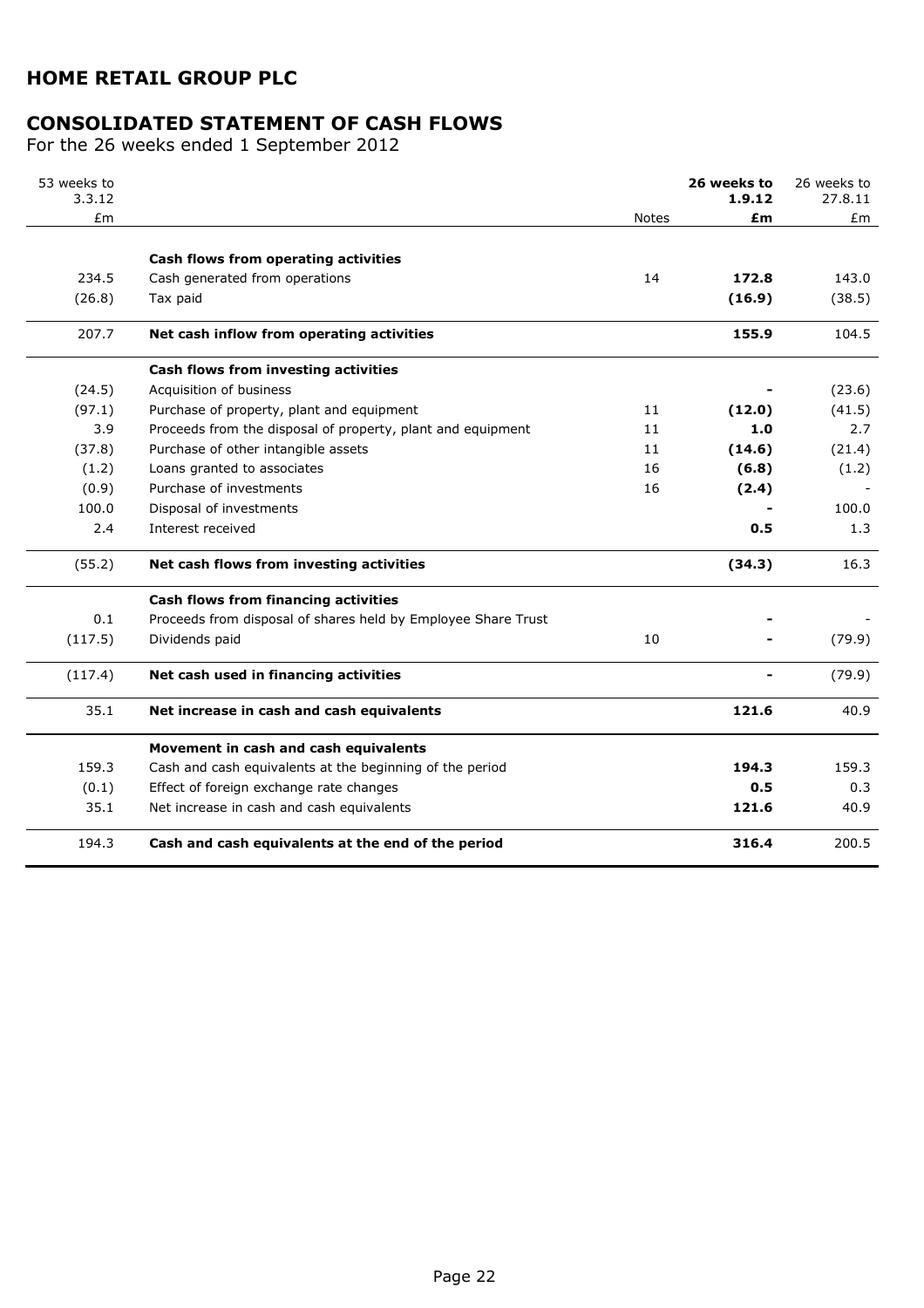# ANALYSIS OF NET CASH/(DEBT)

At 1 September 2012

| 3.3.12      |                                                            | 1.9.12     | 27.8.11    |
|-------------|------------------------------------------------------------|------------|------------|
| $\pounds$ m | <b>Non-GAAP measures</b>                                   | £m         | £m         |
|             |                                                            |            |            |
|             | <b>Financing net cash:</b>                                 |            |            |
| 194.3       | Cash and cash equivalents                                  | 316.4      | 200.5      |
| 194.3       | <b>Total financing net cash</b>                            | 316.4      | 200.5      |
|             | <b>Operating net debt:</b>                                 |            |            |
| (2,701.7)   | Off balance sheet operating leases                         | (2, 438.1) | (2, 954.1) |
| (2,701.7)   | <b>Total operating net debt</b>                            | (2, 438.1) | (2, 954.1) |
| (2,507.4)   | <b>Total net debt</b>                                      | (2, 121.7) | (2,753.6)  |
|             |                                                            |            |            |
|             | Adjusted for:                                              |            |            |
| 2,701.7     | Off balance sheet operating leases                         | 2,438.1    | 2,954.1    |
| 194.3       | Total cash and cash equivalents reflected in balance sheet | 316.4      | 200.5      |

The Group uses the term 'total net debt' to highlight the Group's aggregate net indebtedness to banks and other financial institutions together with debt-like liabilities, notably operating leases. The capitalised value of these leases is £2,438.1m (3 March 2012: £2,701.7m), based upon discounting the current rentals at the estimated current long-term cost of borrowing of 4.4% (3 March 2012:  $3.4\%$ ).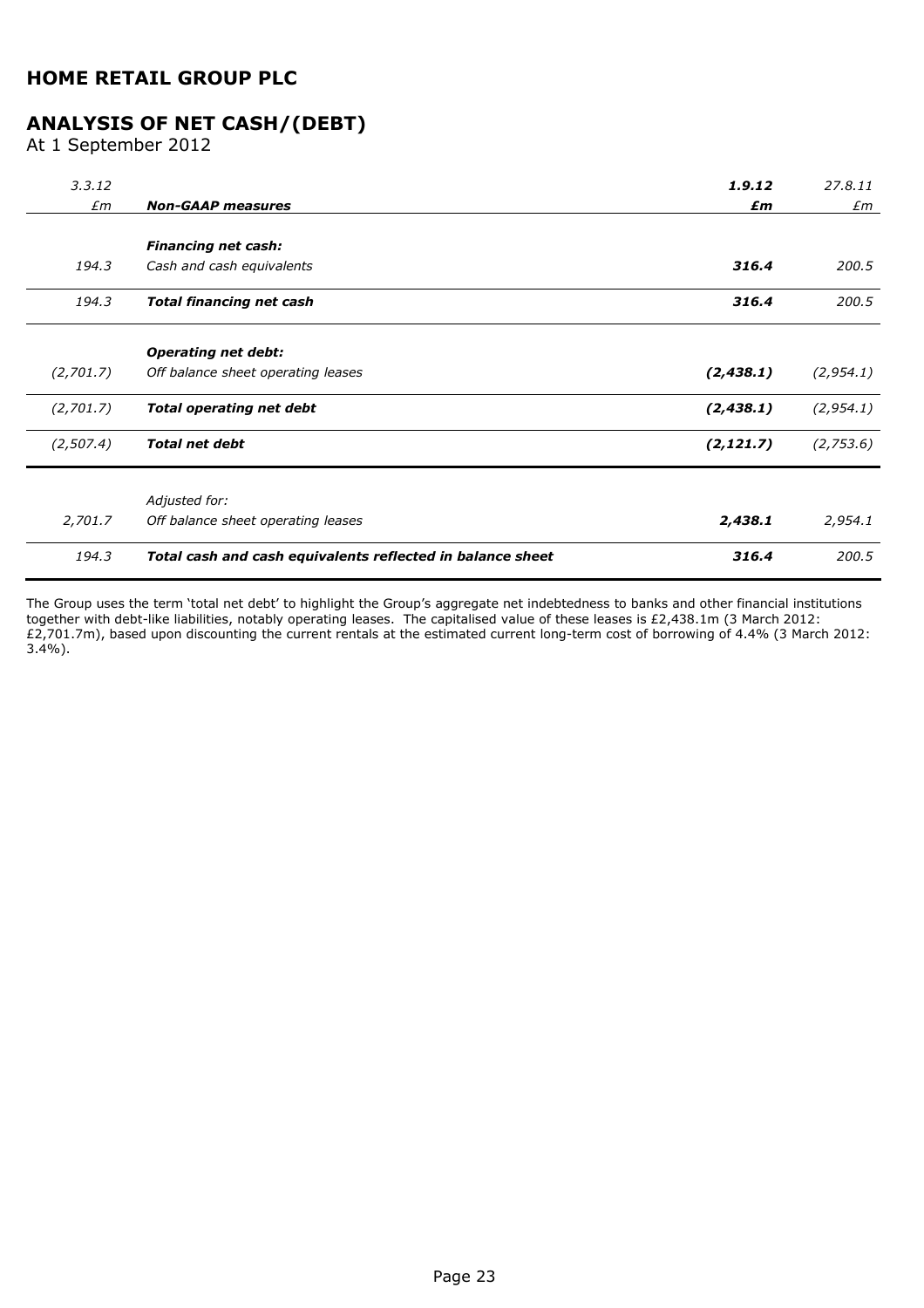# NOTES TO THE CONDENSED HALF-YEARLY FINANCIAL INFORMATION

For the 26 weeks ended 1 September 2012

#### 1. Basis of preparation

The unaudited condensed half-yearly financial information comprises the results for the 26 weeks ended 1 September 2012, the 26 weeks ended 27 August 2011, and the audited consolidated results for the 53 weeks ended 3 March 2012.

The audited consolidated financial information for the 53 weeks ended 3 March 2012 has been extracted from Home Retail Group plc's Annual Report and Financial Statements, which was approved by the Board of Directors on 2 May 2012 and delivered to the Registrar of Companies. The report of the Group's auditors, PricewaterhouseCoopers LLP, on those accounts was unqualified, did not contain an emphasis of matter paragraph and did not contain any statement under Section 498 of the Companies Act 2006.

The condensed half-yearly financial information is not audited or reviewed and does not constitute statutory financial statements within the meaning of Section 434 of the Companies Act 2006.

After making enquiries, the directors are satisfied that the Company has sufficient resources to continue in operation for the foreseeable future. Accordingly, they continue to adopt the going concern basis in preparing the condensed half-yearly financial information.

#### IFRS and accounting policies

This condensed half-yearly financial information for the 26 weeks ended 1 September 2012 has been prepared in accordance with the Disclosure and Transparency Rules of the Financial Services Authority and with IAS 34, 'Interim Financial Reporting' as adopted by the European Union. The condensed half-yearly financial information should be read in conjunction with Home Retail Group plc's Annual Report and Financial Statements for the 53 weeks ended 3 March 2012, which have been prepared in accordance with International Financial Reporting Standards (IFRSs) and International Financial Reporting Interpretations Committee (IFRIC) interpretations as adopted by the European Union.

The accounting policies adopted by Home Retail Group are set out in Home Retail Group plc's Annual Report and Financial Statements, dated 2 May 2012, which is available on Home Retail Group's website www.homeretailgroup.com. With the exception of those changes in accounting standards which are effective for the first time for the current period, as detailed below, these policies have been consistently applied for all periods presented.

#### Changes in accounting standards

There are no new standards, amendments to existing standards or interpretations that are effective for the first time for the current period that would be expected to have a material impact on the Group.

At the balance sheet date a number of new standards and amendments to existing standards were in issue but not yet effective:

- Amendment to IAS 19 (revised) 'Employee Benefits': amendment in June 2011 relating to recognition and measurement of defined benefit pension expense and termination benefits and disclosures for all employee benefits;
- IFRS 9 'Financial Instruments': addresses the classification, measurement and recognition of financial assets and financial liabilities;
- IFRS 10 'Consolidated Financial Statements': identifies the concept of control as the determining factor in whether an entity should be included within consolidated financial statements;
- IFRS 11 'Joint Arrangements': focuses on the rights and obligations of an arrangement rather than its legal form and classifies joint arrangements as either a joint operation or a joint venture;
- IFRS 12 'Disclosure of Interests in Other Entities': includes the disclosure requirements for all forms of interests in other entities, including joint arrangements, associates, special purpose vehicles and other off balance sheet vehicles; and
- IFRS 13 'Fair Value Measurement': provides a precise definition of fair value and a single source of fair value measurement and disclosure requirements for use across IFRSs.

The Group has not early-adopted any of these new standards or amendments to existing standards. The Group will assess their full impact in due course. There are no other new standards, amendments to existing standards or interpretations that are not yet effective that would be expected to have a material impact on the Group.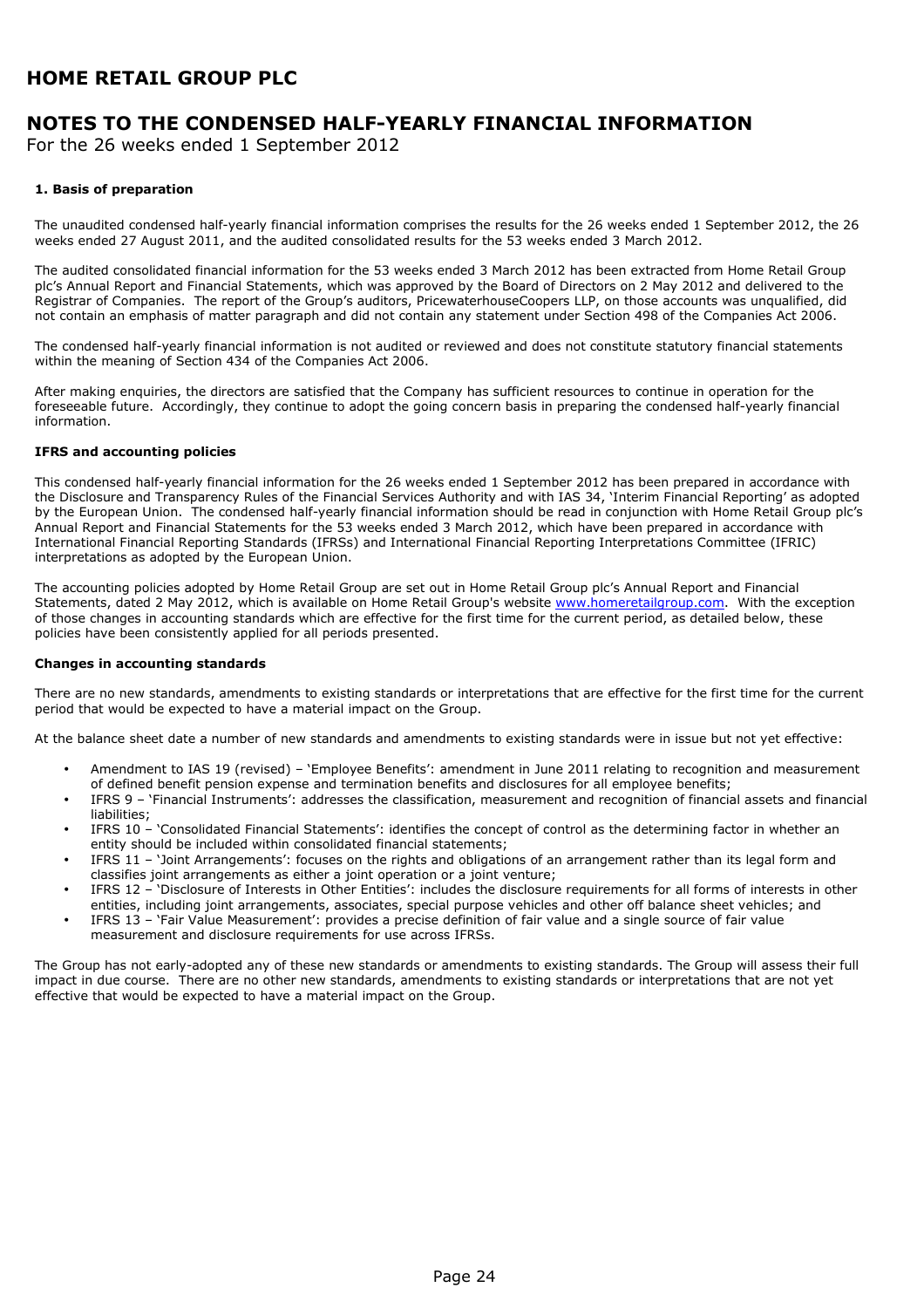# NOTES TO THE CONDENSED HALF-YEARLY FINANCIAL INFORMATION

For the 26 weeks ended 1 September 2012

#### 2. Non-GAAP financial information

Home Retail Group has identified certain measures that it believes will assist the understanding of the performance of the business. The measures are not defined under IFRS and they may not be directly comparable with other companies' adjusted measures. The non-GAAP measures are not intended to be a substitute for, or superior to, any IFRS measures of performance but Home Retail Group has included them as it considers them to be important comparables and key measures used within the business for assessing performance. The following are the key non-GAAP measures identified by Home Retail Group:

#### Exceptional items

Items which are both material and non-recurring are presented as exceptional items within their relevant income statement line. The separate reporting of exceptional items helps provide a better indication of underlying performance of the Group. Examples of items which may be recorded as exceptional items are impairment charges, restructuring costs and the profits/losses on the disposal of businesses.

#### Benchmark measures

The Group uses the following terms as measures which are not formally recognised under IFRS:

- Benchmark operating profit is defined as operating profit before amortisation of acquisition intangibles, store impairment and onerous lease charges or releases and exceptional items.
- Benchmark profit before tax (benchmark PBT) is defined as profit before amortisation of acquisition intangibles, store impairment and onerous lease charges or releases, exceptional items, financing fair value remeasurements, financing impact on retirement benefit obligations, the discount unwind on non-benchmark items and taxation.
- Basic benchmark earnings per share (benchmark EPS) is defined as benchmark PBT less taxation attributable to benchmark PBT, divided by the weighted average number of shares in issue (excluding shares held in Home Retail Group's share trusts net of vested but unexercised share awards).

These measures are considered useful in that they provide investors with an alternative means to evaluate the underlying performance of the Group's operations.

#### Total net debt

The Group uses the term 'total net debt' which is considered useful in that it highlights the Group's aggregate net indebtedness to banks and other financial institutions together with debt-like liabilities, notably operating leases.

#### 3. Foreign currency

|                                                       | Average     |             |             | Closina |         |        |
|-------------------------------------------------------|-------------|-------------|-------------|---------|---------|--------|
|                                                       | 26 weeks to | 26 weeks to | 53 weeks to |         |         |        |
|                                                       | 1.9.12      | 27.8.11     | 3.3.12      | 1.9.12  | 27.8.11 | 3.3.12 |
| The principal exchange rates used were<br>as follows: |             |             |             |         |         |        |
| Sterling to US dollar                                 | 1.58        | 1.63        | 1.60        | 1.59    | 1.64    | 1.58   |
| Sterling to euro                                      | 1.24        | 1.14        | 1.16        | 1.26    | 1.13    | 1.20   |

Assets and liabilities of overseas undertakings are translated into sterling at the rates of exchange ruling at the balance sheet date and the income statement is translated into sterling at average rates of exchange.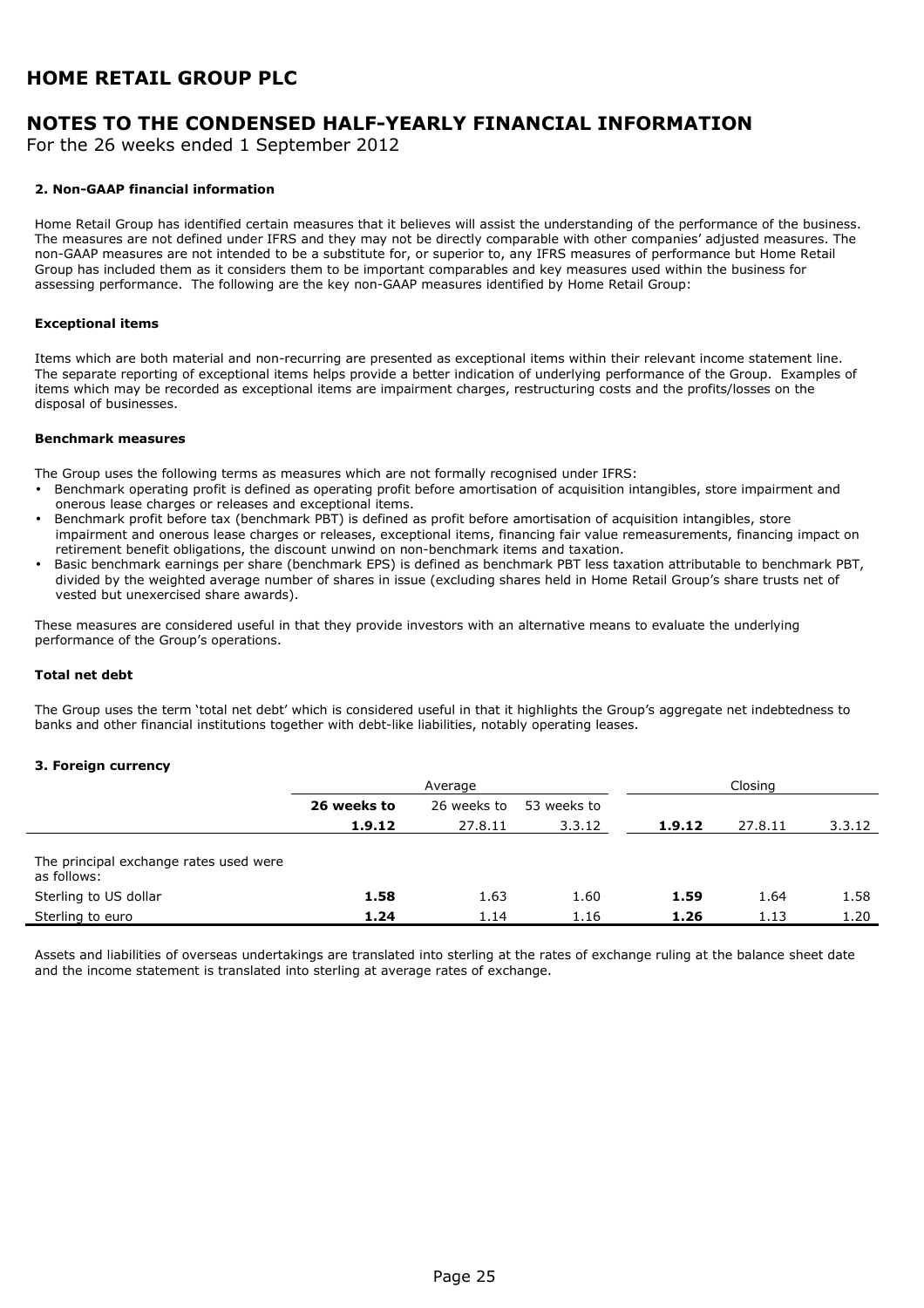# NOTES TO THE CONDENSED HALF-YEARLY FINANCIAL INFORMATION

For the 26 weeks ended 1 September 2012

#### 4. Segmental information

The Board of Directors and Operating Board review the Group's internal reporting in order to assess performance and allocate resources. Management has determined the operating segments based on these reports, which reflect the distinct retail brands and different risks associated with the different businesses. The Group is organised into three main business segments: Argos, Homebase and Financial Services together with Central Activities.

The Board of Directors and Operating Board assess the performance of the operating segments based on a combination of revenue and benchmark operating profit. Benchmark operating profit is defined within note 2.

| 53 weeks to<br>3.3.12 |                                                                     | 26 weeks to<br>1.9.12 | 26 weeks to<br>27.8.11 |
|-----------------------|---------------------------------------------------------------------|-----------------------|------------------------|
| £m                    |                                                                     | £m                    | £m                     |
|                       | <b>Revenue</b>                                                      |                       |                        |
| 3,935.3               | Argos                                                               | 1,686.4               | 1,675.7                |
| 1,536.4               | Homebase                                                            | 787.3                 | 839.6                  |
| 111.1                 | <b>Financial Services</b>                                           | 57.4                  | 52.2                   |
|                       | <b>Central Activities</b>                                           |                       |                        |
| 5,582.8               | Total segment revenue                                               | 2,531.1               | 2,567.5                |
|                       |                                                                     |                       |                        |
|                       | <b>Benchmark operating profit/(loss)</b>                            |                       |                        |
| 106.9                 | Argos                                                               | 3.3                   | 3.4                    |
| 23.8                  | Homebase                                                            | 24.5                  | 29.9                   |
| 6.1                   | <b>Financial Services</b>                                           | 2.9                   | 3.0                    |
| (25.1)                | Central Activities                                                  | (11.9)                | (9.8)                  |
|                       |                                                                     |                       |                        |
| 111.7                 | Total segment benchmark operating profit                            | 18.8                  | 26.5                   |
| 3.5                   | Benchmark interest                                                  | 1.7                   | 1.8                    |
| 0.5                   | Share of post-tax (loss)/profit of associates                       | (2.6)                 |                        |
|                       |                                                                     |                       |                        |
| 115.7                 | Benchmark profit before tax                                         | 17.9                  | 28.3                   |
| (20.3)                | Exceptional items                                                   | 35.0                  |                        |
| 3.3                   | Financing fair value remeasurements                                 | 1.3                   | 2.3                    |
| 4.8                   | Financing impact on retirement benefit obligations                  | 1.4                   | 2.2                    |
| (6.7)                 | Discount unwind on non-benchmark items                              | (3.6)                 | (3.4)                  |
| (1.2)                 | Amortisation of acquisition intangibles                             | (0.9)                 |                        |
| 8.5                   | Onerous lease provision releases                                    |                       |                        |
|                       |                                                                     |                       |                        |
| 104.1                 | <b>Profit before tax</b>                                            | 51.1                  | 29.4                   |
| (31.3)                | Taxation                                                            | (14.6)                | (9.0)                  |
|                       |                                                                     |                       |                        |
| 72.8                  | Profit for the period attributable to equity holders of the Company | 36.5                  | 20.4                   |

The results for Financial Services are after deducting funding costs of £1.6m (2011: £1.7m) (note 7).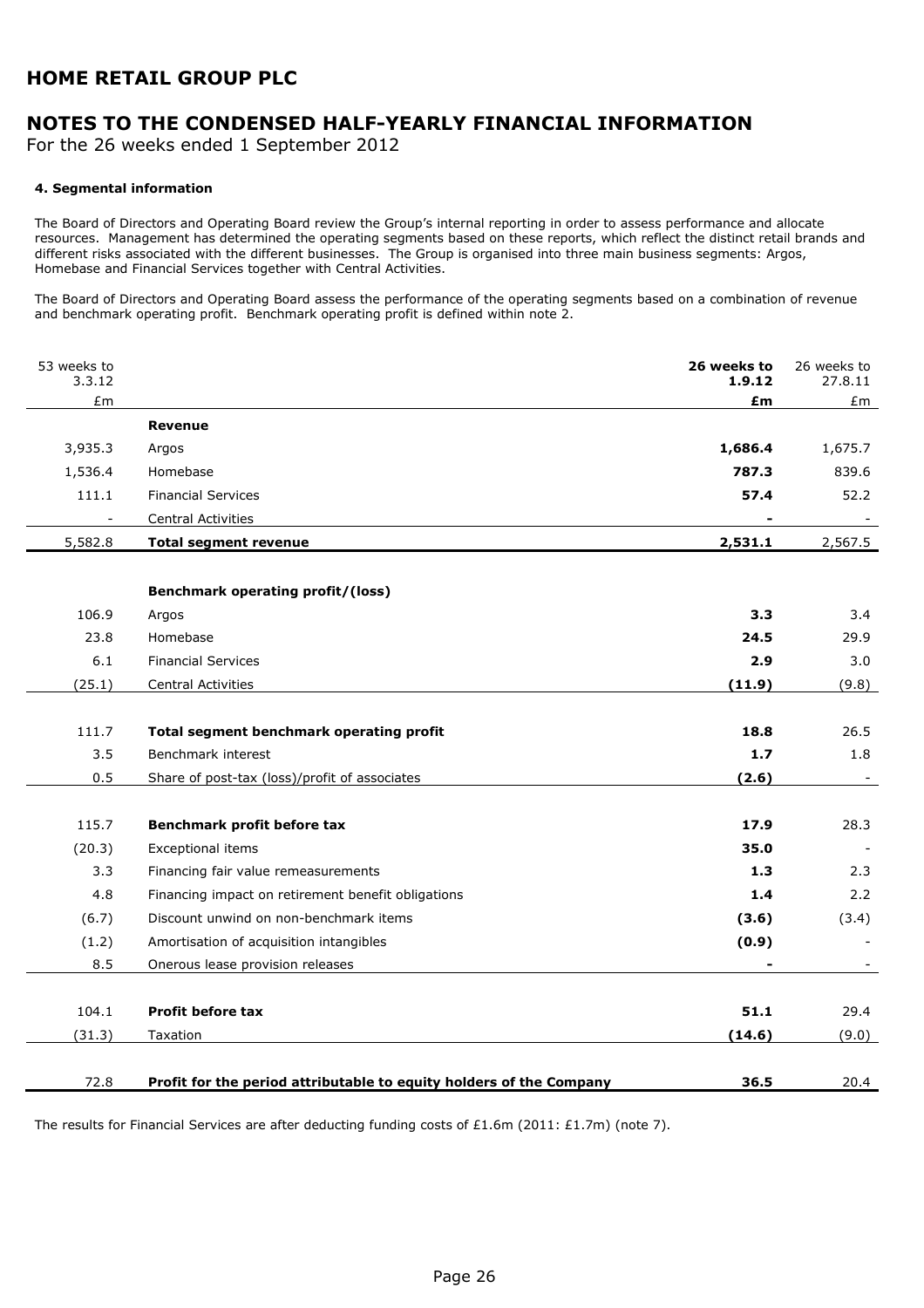## NOTES TO THE CONDENSED HALF-YEARLY FINANCIAL INFORMATION

For the 26 weeks ended 1 September 2012

#### 4. Segmental information (continued)

| 53 weeks to<br>3.3.12 |                                | 26 weeks to<br>1.9.12 | 26 weeks to<br>27.8.11 |
|-----------------------|--------------------------------|-----------------------|------------------------|
| £m                    |                                | £m                    | £m                     |
|                       | <b>Segment assets</b>          |                       |                        |
| 2,299.0               | Argos                          | 2,331.9               | 2,390.1                |
| 883.8                 | Homebase                       | 886.2                 | 885.8                  |
| 479.3                 | <b>Financial Services</b>      | 461.7                 | 443.6                  |
| 100.8                 | <b>Central Activities</b>      | 102.8                 | 92.3                   |
|                       |                                |                       |                        |
| 3,762.9               | <b>Total segment assets</b>    | 3,782.6               | 3,811.8                |
| 51.4                  | Tax assets                     | 59.4                  | 77.1                   |
| 194.3                 | Cash and cash equivalents      | 316.4                 | 200.5                  |
| 4,008.6               | Total assets per balance sheet | 4,158.4               | 4,089.4                |

Segment assets include goodwill and other intangible assets, property, plant and equipment, investments in associates, inventories, trade and other receivables and other financial assets. Tax assets and cash and cash equivalents are not allocated to segments.

#### 5. Cost of sales

| 53 weeks to<br>3.3.12 |                                 | 26 weeks to<br>1.9.12 | 26 weeks to<br>27.8.11 |
|-----------------------|---------------------------------|-----------------------|------------------------|
| £m                    | <b>Cost of sales comprises:</b> | £m                    | £m                     |
|                       |                                 |                       |                        |
| (3, 521.1)            | Cost of goods                   | (1,579.5)             | (1, 597.2)             |
| (272.9)               | Distribution costs              | (135.2)               | (134.2)                |
| (3,794.0)             | <b>Total cost of sales</b>      | (1,714.7)             | (1,731.4)              |

#### 6. Exceptional items

| 53 weeks to<br>3.3.12    |                                                    | 26 weeks to<br>1.9.12 | 26 weeks to<br>27.8.11 |
|--------------------------|----------------------------------------------------|-----------------------|------------------------|
| £m                       |                                                    | £m                    | £m                     |
|                          |                                                    |                       |                        |
| $\overline{\phantom{a}}$ | Net gain on employee benefits                      | 35.0                  |                        |
| (20.3)                   | Reorganisation and restructuring charges           |                       |                        |
| (20.3)                   | Exceptional items in operating profit              | 35.0                  |                        |
| 3.3                      | Tax on exceptional items                           | (8.5)                 |                        |
| (17.0)                   | Exceptional profit/(loss) after tax for the period | 26.5                  |                        |

The Home Retail Group defined benefit pension scheme will close to future accrual with effect from 31 January 2013. This has led to a net gain of £35.0m, which includes a non-cash curtailment gain of £39.3m, offset by a charge of £4.3m principally for transitional payments to active members of the scheme. Further details are included in note 13.

Reorganisation and restructuring actions announced during the 53 weeks to 3 March 2012 included the closures of the Group's UK homewares trial format, HomeStore&More, and one of the Group's distribution warehouses.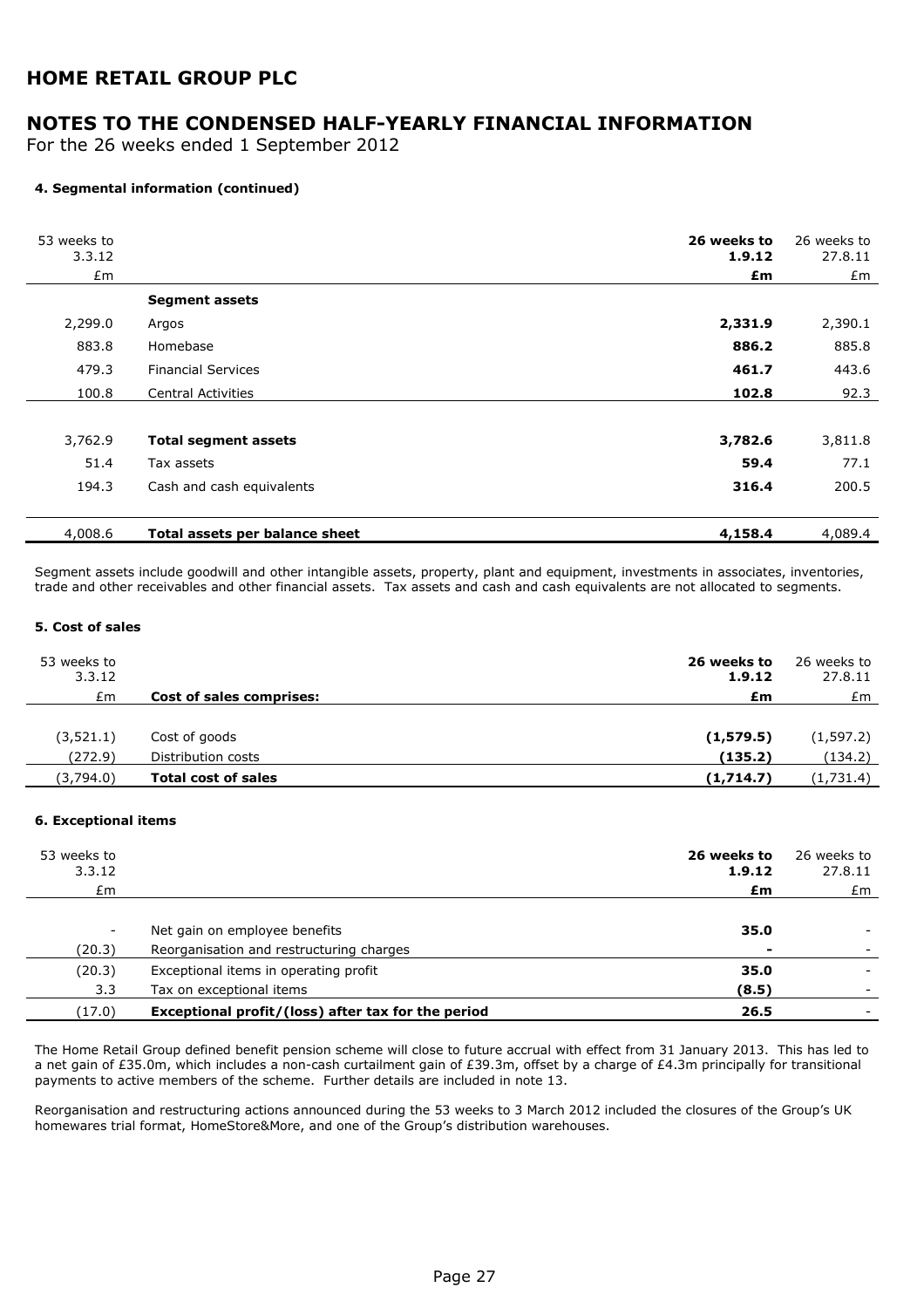## NOTES TO THE CONDENSED HALF-YEARLY FINANCIAL INFORMATION

For the 26 weeks ended 1 September 2012

#### 7. Net financing income

| 53 weeks to<br>3.3.12 |                                                                   | 26 weeks to<br>1.9.12 | 26 weeks to<br>27.8.11 |
|-----------------------|-------------------------------------------------------------------|-----------------------|------------------------|
| Em                    |                                                                   | £m                    | £m                     |
|                       | <b>Finance income:</b>                                            |                       |                        |
| 1.8                   | Bank deposits and other interest                                  | 0.7                   | 1.0                    |
| 48.0                  | Expected return on retirement benefit assets                      | 21.7                  | 23.5                   |
| 3.5                   | Financing fair value remeasurements - net exchange gains          | 1.8                   | 2.8                    |
| 53.3                  | <b>Total finance income</b>                                       | 24.2                  | 27.3                   |
|                       | <b>Finance expense:</b>                                           |                       |                        |
| (8.4)                 | Unwinding of discounts                                            | (4.2)                 | (4.3)                  |
| (0.2)                 | Financing fair value remeasurements - net exchange losses         | (0.5)                 | (0.5)                  |
| (43.2)                | Interest expense on retirement benefit liabilities                | (20.3)                | (21.3)                 |
| (51.8)                | <b>Total finance expense</b>                                      | (25.0)                | (26.1)                 |
| 3.4                   | Less: finance expense charged to Financial Services cost of sales | 1.6                   | 1.7                    |
| (48.4)                | <b>Total net finance expense</b>                                  | (23.4)                | (24.4)                 |
| 4.9                   | Net financing income                                              | 0.8                   | 2.9                    |

Included within unwinding of discounts is a £3.6m charge (2011: £3.4m) relating to the discount unwind on exceptional onerous lease provisions.

#### 8. Taxation

| 53 weeks to<br>3.3.12 |                          | 26 weeks to<br>1.9.12 | 26 weeks to<br>27.8.11 |
|-----------------------|--------------------------|-----------------------|------------------------|
| £m                    |                          | £m                    | £m                     |
|                       |                          |                       |                        |
| (28.9)                | UK tax                   | (14.2)                | (8.4)                  |
| (2.4)                 | Overseas tax             | (0.4)                 | (0.6)                  |
| (31.3)                | <b>Total tax expense</b> | (14.6)                | (9.0)                  |

The tax charge for the period of £14.6m (2011: £9.0m) is based on an estimated annual effective rate of tax of 28.6% (2011: 30.6%). Closing deferred tax has been calculated at the substantively enacted UK corporation tax rate of 23% (2011: 25%). The effect of the reduction in the UK corporation tax rate from 25% to 23% is a deferred tax charge of £2.7m. Of this charge, £0.1m has been charged to the income statement and £2.6m has been charged directly to the consolidated statement of comprehensive income.

The proposed reduction in the main rate of UK corporation tax by 1% to 22% is expected to be enacted in 2013. The impact of future rate reductions on the net deferred tax asset is not material for each future year at the balance sheet date. The Group will assess the impact of the reduction in the rate in line with its accounting policy in respect of deferred tax at each balance sheet date.

The estimated annual effective rate of tax based on benchmark PBT, defined as the total tax expense, adjusted for the tax impact of non-benchmark items, divided by benchmark PBT (excluding associates), is 31.7% (2011: 29.7%).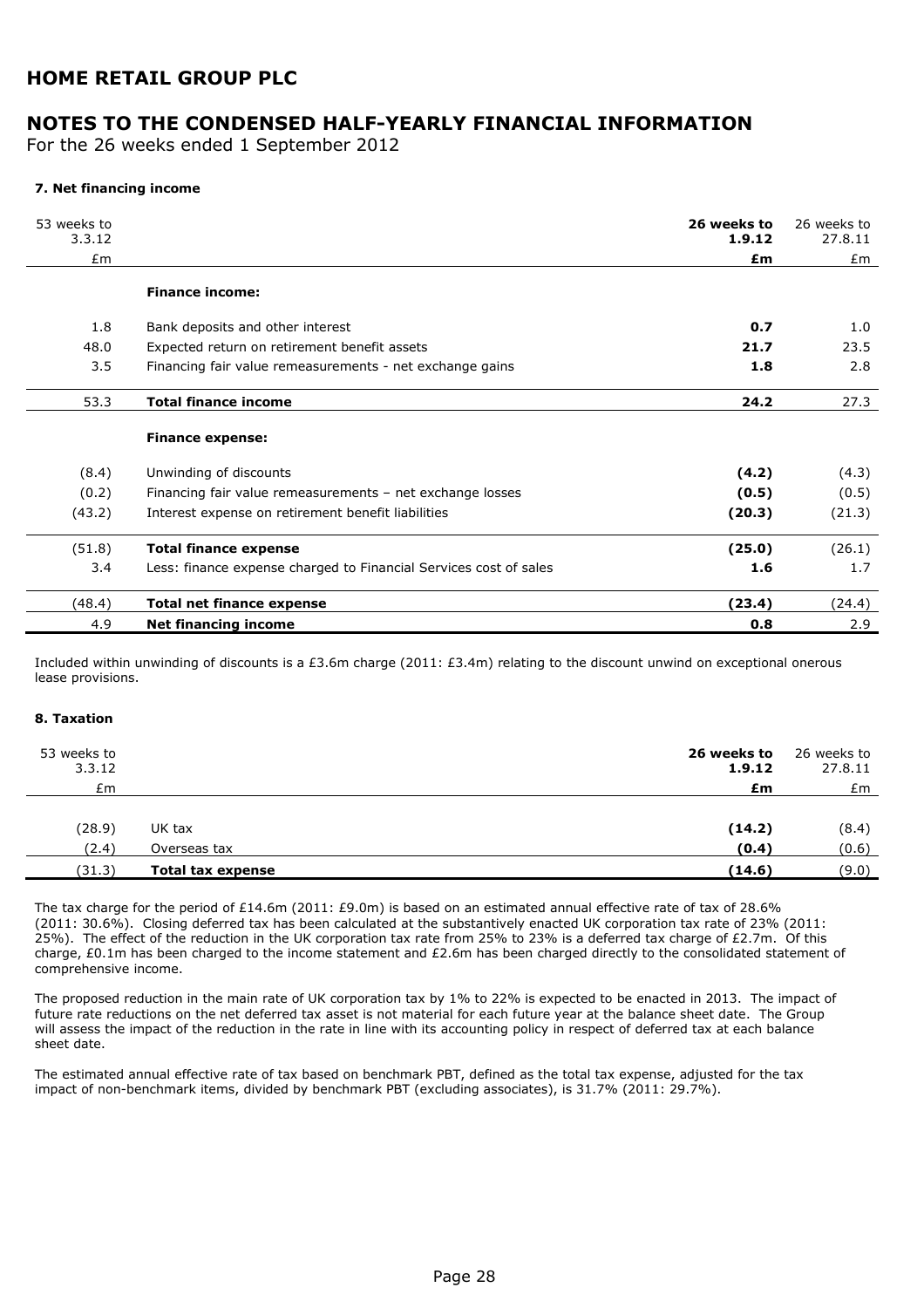# NOTES TO THE CONDENSED HALF-YEARLY FINANCIAL INFORMATION

For the 26 weeks ended 1 September 2012

#### 9. Basic and diluted earnings per share (EPS)

The calculation of basic and diluted EPS is based on the following data:

| 53 weeks to<br>3.3.12 |                                                             | 26 weeks to<br>1.9.12 | 26 weeks to<br>27.8.11 |
|-----------------------|-------------------------------------------------------------|-----------------------|------------------------|
| £m                    | <b>Earnings</b>                                             | £m                    | £m                     |
|                       |                                                             |                       |                        |
| 72.8                  | Profit after tax for the financial period                   | 36.5                  | 20.4                   |
|                       | Adjusted for:                                               |                       |                        |
| 20.3                  | Exceptional items                                           | (35.0)                |                        |
| (3.3)                 | Financing fair value remeasurements                         | (1.3)                 | (2.3)                  |
| (4.8)                 | Financing impact on retirement benefit obligations          | (1.4)                 | (2.2)                  |
| 6.7                   | Discount unwind on non-benchmark items                      | 3.6                   | 3.4                    |
| 1.2                   | Amortisation of acquisition intangibles                     | 0.9                   |                        |
| (8.5)                 | Onerous lease provision releases                            |                       |                        |
| 0.5                   | Attributable taxation charge                                | 8.0                   | 0.3                    |
| (4.8)                 | Non-benchmark tax charge/(credit) in respect of prior years |                       | 0.3                    |
| 0.1                   | Tax rate change                                             | 0.1                   |                        |
|                       |                                                             |                       |                        |
| 80.2                  | Benchmark profit after tax for the financial period         | 11.4                  | 19.9                   |
|                       |                                                             |                       |                        |
| millions              | Weighted average number of shares                           | millions              | millions               |
|                       |                                                             |                       |                        |
| 799.4                 | Number of ordinary shares for the purpose of basic EPS      | 800.4                 | 799.0                  |
| 3.9                   | Dilutive effect of share incentive awards                   | 4.0                   | 3.9                    |
|                       |                                                             |                       |                        |
| 803.3                 | Number of ordinary shares for the purpose of diluted EPS    | 804.4                 | 802.9                  |
|                       |                                                             |                       |                        |
| pence                 | <b>EPS</b>                                                  | pence                 | pence                  |
|                       |                                                             |                       |                        |
| 9.1                   | <b>Basic EPS</b>                                            | 4.6                   | 2.6                    |
| 9.1                   | <b>Diluted EPS</b>                                          | 4.5                   | 2.5                    |
|                       |                                                             |                       |                        |
| 10.0                  | Basic benchmark EPS                                         | 1.4                   | 2.5                    |
| 10.0                  | Diluted benchmark EPS                                       | 1.4                   | 2.5                    |

Basic earnings per share is calculated by dividing the profit attributable to the equity holders of the Company by the weighted average number of ordinary shares in issue during the period, excluding ordinary shares held in Home Retail Group's share trusts net of vested but unexercised share awards. Diluted earnings per share is calculated by adjusting the weighted average number of ordinary shares outstanding to assume conversion of all potential dilutive ordinary shares.

#### 10. Dividend

An interim dividend of 1.0 pence (2011: 4.7 pence) per Home Retail Group plc ordinary share, amounting to a total interim dividend of £8.0m (2011: £37.6m), has been announced (but not provided) and will be paid on 23 January 2013 to shareholders on the register at the close of business on 16 November 2012.

No final dividend was paid in respect of the 53 weeks ended 3 March 2012.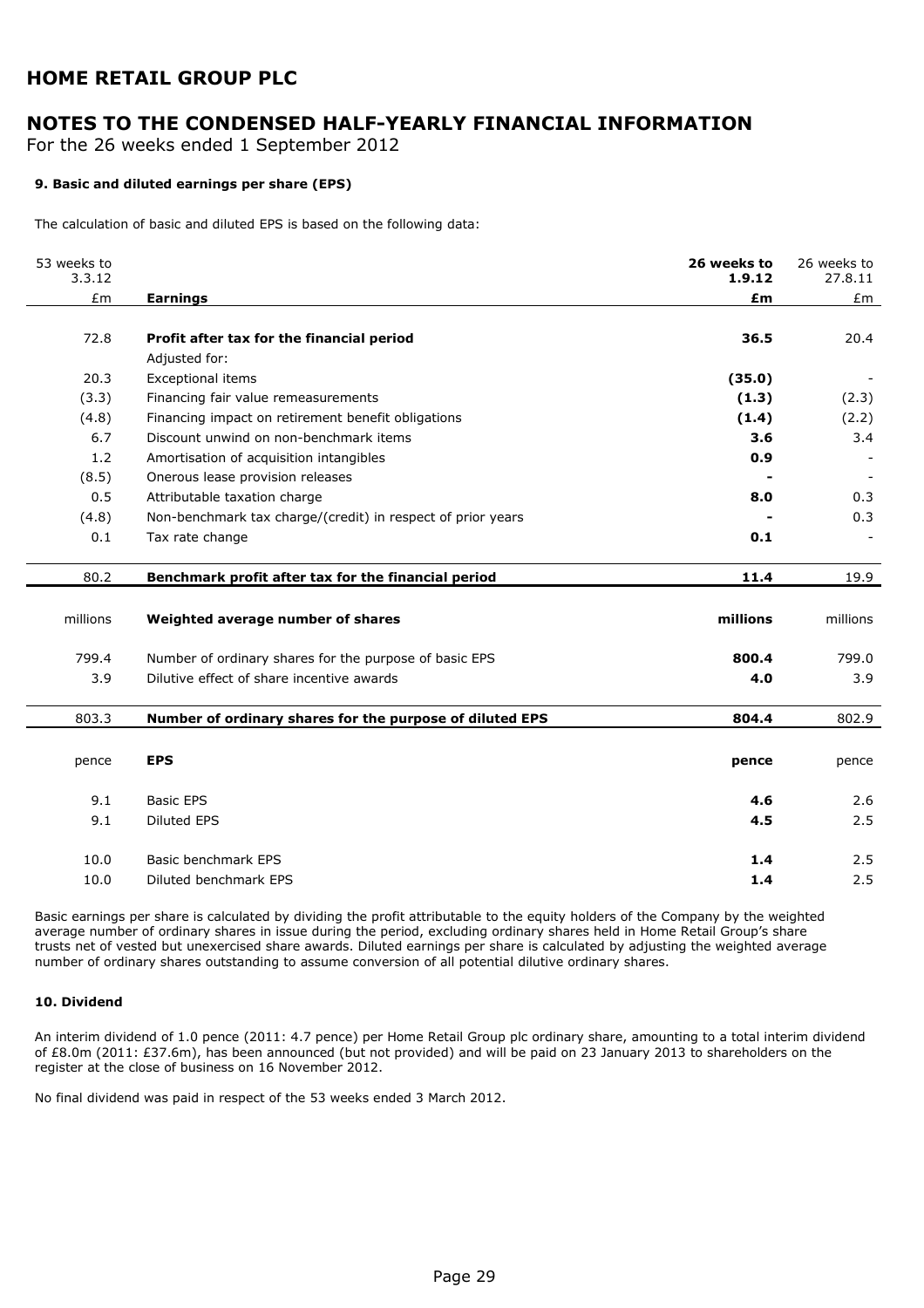# NOTES TO THE CONDENSED HALF-YEARLY FINANCIAL INFORMATION

For the 26 weeks ended 1 September 2012

#### 11. Capital expenditure

In the period, there were additions to property, plant and equipment of £12.0m (2011: £41.5m) and disposals of property, plant and equipment generated proceeds of £1.0m (2011: £2.7m). In the period, there were additions to intangible assets of £14.6m (2011: £21.4m). Capital commitments contracted but not provided for by the Group amounted to £10.4m (2011: £11.0m).

#### 12. Provisions

|                                 |              | <b>Onerous</b><br>leases | <b>Insurance</b>         | Restructuring            | Other   | <b>Total</b> |
|---------------------------------|--------------|--------------------------|--------------------------|--------------------------|---------|--------------|
|                                 |              | £m                       | £m                       | £m                       | £m      | £m           |
|                                 |              |                          |                          |                          |         |              |
| At 4 March 2012                 |              | (153.5)                  | (46.7)                   | (24.3)                   | (10.8)  | (235.3)      |
| Exchange differences            |              | 0.8                      |                          |                          |         | 0.8          |
| Charged to the income statement |              |                          | (4.8)                    |                          | (0.3)   | (5.1)        |
| Utilised during the period      |              | 1.1                      | 2.9                      | 6.9                      | 1.0     | 11.9         |
| Discount unwind                 |              | (4.2)                    | $\overline{\phantom{0}}$ | $\overline{\phantom{a}}$ | (0.1)   | (4.3)        |
| At 1 September 2012             |              | (155.8)                  | (48.6)                   | (17.4)                   | (10.2)  | (232.0)      |
| 3.3.12                          |              |                          |                          |                          | 1.9.12  | 27.8.11      |
| £m                              | Analysed as: |                          |                          |                          | £m      | £m           |
|                                 |              |                          |                          |                          |         |              |
| (47.8)                          | Current      |                          |                          |                          | (43.6)  | (18.0)       |
| (187.5)                         | Non-current  |                          |                          |                          | (188.4) | (191.4)      |

The onerous lease provision covers potential liabilities for onerous lease contracts for stores that have either closed, or where projected future trading income is insufficient to cover the lower of exit cost or value-in-use. Where the value-in-use calculation is lower, the provision is based on the present value of expected future cash flows relating to rents, rates and other property costs to the end of the lease terms net of expected trading or sublet income.

 $(235.3)$  (232.0) (209.4)

Provision is made for the estimated costs of insurance claims incurred by the Group but not settled at the balance sheet date, including the costs of claims that have arisen but have not yet been reported to the Group. The estimated cost of claims includes expenses to be incurred in settling claims.

A number of organisational changes have been undertaken in prior years to improve the operational efficiency of the Group and drive further cost productivity. Actions announced during the 53 weeks to 3 March 2012 included the closures of the Group's UK homewares trial format, HomeStore&More, and one of the Group's distribution warehouses.

Other provisions include legal claims and other sundry provisions.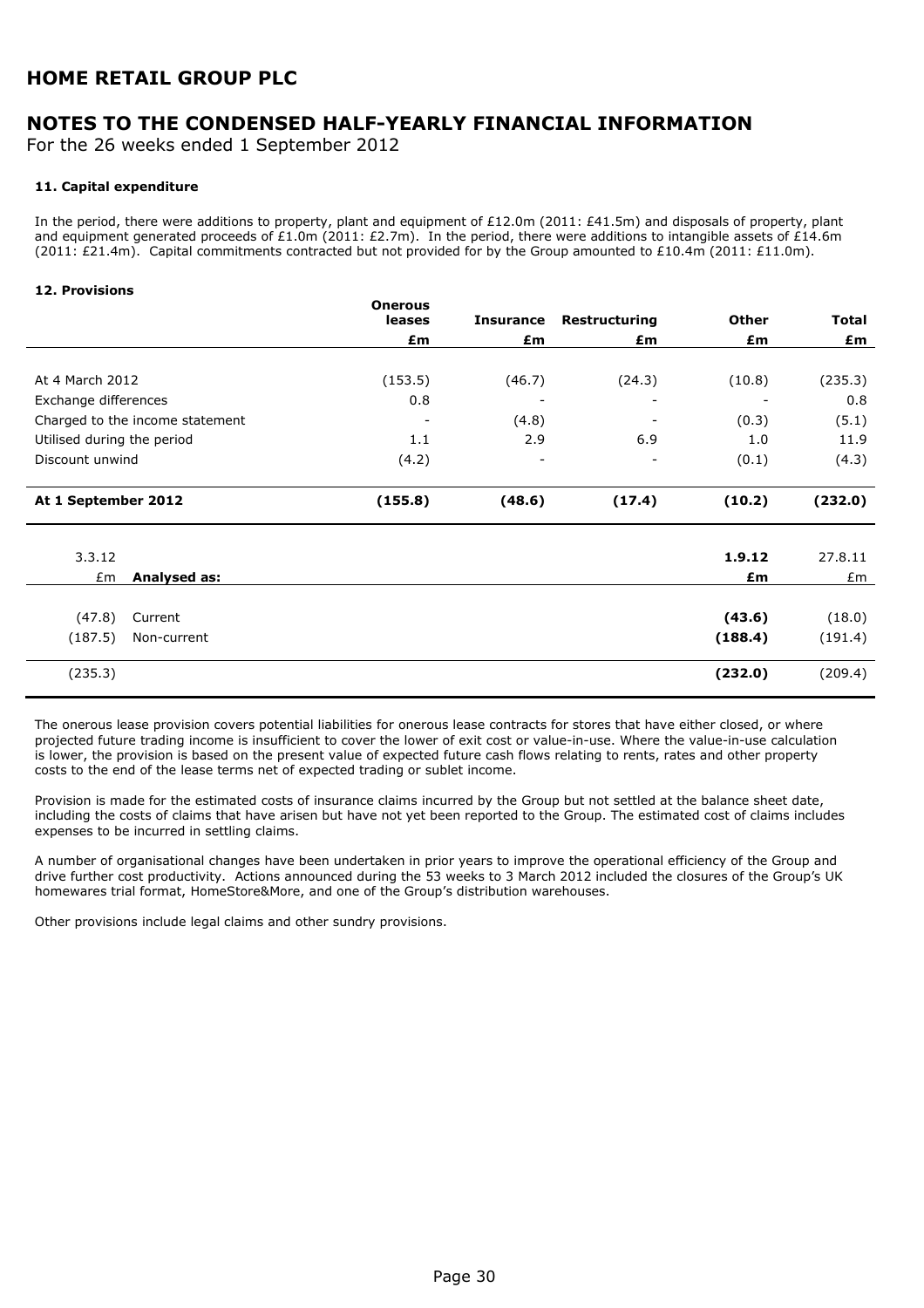# NOTES TO THE CONDENSED HALF-YEARLY FINANCIAL INFORMATION

For the 26 weeks ended 1 September 2012

#### 13. Post-employment benefits

As at the balance sheet date, the obligation in respect of the Home Retail Group defined benefit pension scheme (the scheme) was £903.4m (3 March 2012: £879.7m) and the market value of the scheme assets was £781.4m (3 March 2012: £764.4m), resulting in a net deficit on the scheme of £122.0m (3 March 2012: £115.3m).

| 53 weeks to<br>3.3.12    |                                                    | 26 weeks to<br>1.9.12 | 26 weeks to<br>27.8.11 |
|--------------------------|----------------------------------------------------|-----------------------|------------------------|
| £m                       |                                                    | £m                    | £m                     |
|                          |                                                    |                       |                        |
| (7.5)                    | Opening net deficit on the scheme                  | (115.3)               | (7.5)                  |
| (17.2)                   | Current service cost                               | (8.2)                 | (9.0)                  |
| $\overline{\phantom{a}}$ | Curtailment gain                                   | 39.3                  |                        |
| 4.8                      | Financing impact on retirement benefit obligations | 1.4                   | 2.2                    |
| (121.2)                  | Actuarial loss                                     | (54.6)                | (85.4)                 |
| 25.8                     | Contributions paid by the Group                    | 15.4                  | 17.9                   |
| (115.3)                  | Closing net deficit on the scheme                  | (122.0)               | (81.8)                 |

The material assumptions used to assess the liabilities of the scheme have been updated by independent qualified actuaries as at the period end. The most significant of these are the discount rate and the rate of inflation which are 4.4% (3 March 2012: 4.8%) and 2.9% (3 March 2012: 3.1%) respectively.

On 14 June 2012, following a period of consultation, the Group announced the closure of the scheme to future accrual with effect from 31 January 2013, which has resulted in a curtailment gain of £39.3m being recognised in the income statement for the period. As a result of the closure, all active members of the scheme will become treated as if they were deferred members. The effect of the closure will be that these members will no longer be entitled to pension benefits linked to future salary increases. This amounts to a change in benefits accruing to these members and results in a one-off reduction in the ultimate liabilities in respect of these individuals.

Contributions paid by the Group total £15.4m (2011: £17.9m), including £8.0m (2011: £10.0m) as part of the deficit recovery plan agreed with the scheme trustees following the completion of the 31 March 2009 actuarial valuation.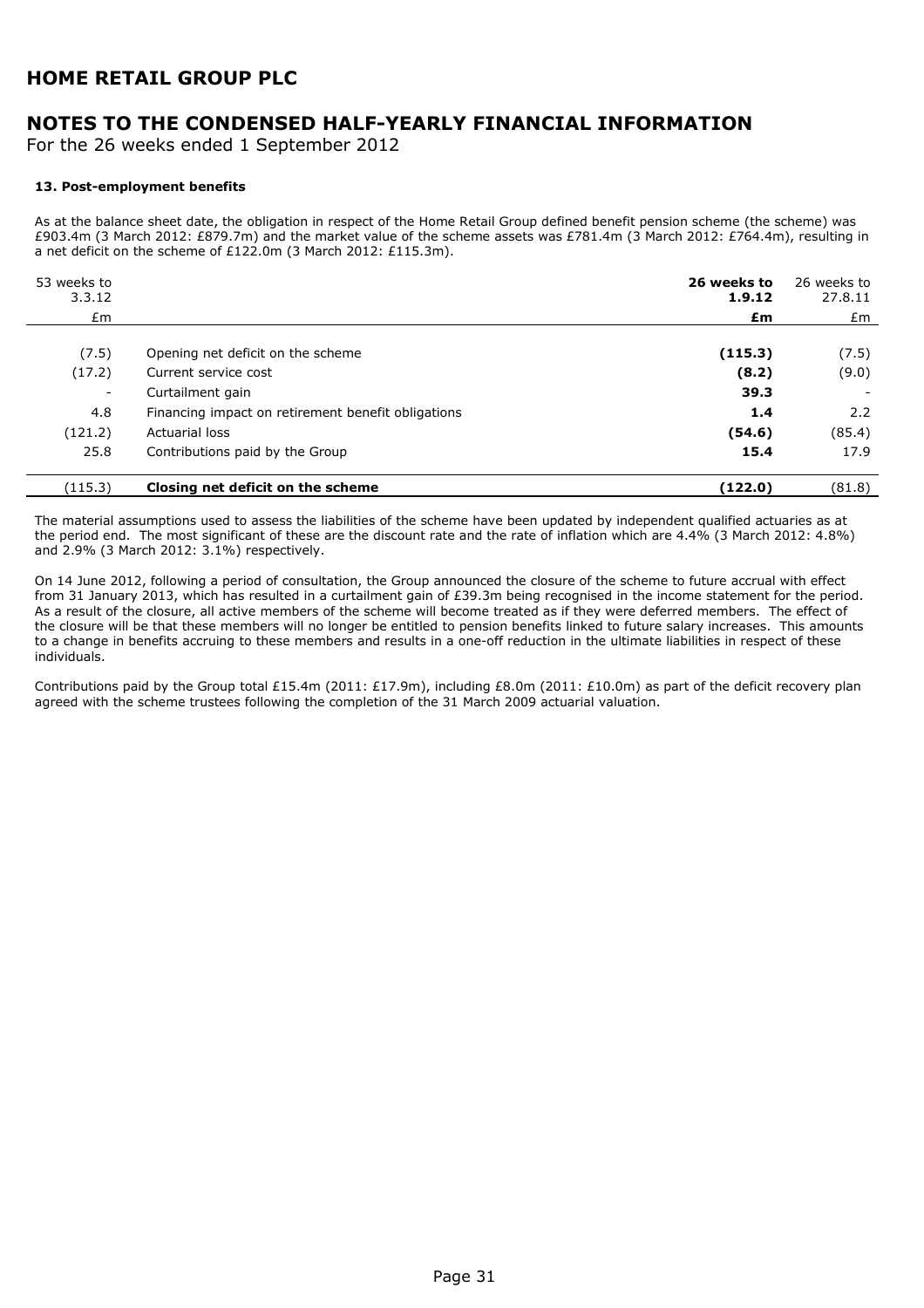## NOTES TO THE CONDENSED HALF-YEARLY FINANCIAL INFORMATION

For the 26 weeks ended 1 September 2012

#### 14. Notes to the consolidated statement of cash flows

| 53 weeks to<br>3.3.12 |                                                                   | 26 weeks to<br>1.9.12 | 26 weeks to<br>27.8.11 |
|-----------------------|-------------------------------------------------------------------|-----------------------|------------------------|
| Em                    |                                                                   | £m                    | Em                     |
|                       | Cash generated from operations:                                   |                       |                        |
| 104.1                 | Profit before tax                                                 | 51.1                  | 29.4                   |
|                       | Adjustments for:                                                  |                       |                        |
| (0.5)                 | Share of post-tax loss/(profit) of associates                     | 2.6                   |                        |
| (4.9)                 | Net financing income                                              | (0.8)                 | (2.9)                  |
| 98.7                  | Operating profit                                                  | 52.9                  | 26.5                   |
|                       |                                                                   |                       |                        |
| 1.8                   | Loss on sale of property, plant and equipment                     | 0.2                   | 0.5                    |
| 126.5                 | Depreciation and amortisation                                     | 64.0                  | 60.6                   |
| 3.4                   | Finance expense charged to Financial Services cost of sales       | 1.6                   | 1.7                    |
|                       |                                                                   |                       |                        |
| 85.8                  | (Increase)/decrease in inventories                                | (67.9)                | 5.1                    |
| 16.1                  | Decrease in receivables                                           | 6.0                   | 36.3                   |
| (102.5)               | Increase/(decrease) in payables                                   | 160.2                 | 20.4                   |
| (0.6)                 | Movement in working capital                                       | 98.3                  | 61.8                   |
|                       |                                                                   |                       |                        |
| 5.0                   | (Decrease)/increase in provisions                                 | (3.3)                 | (3.5)                  |
| (8.6)                 | Movement in retirement benefit obligations                        | (46.5)                | (8.9)                  |
| 8.3                   | Share-based payment expense (net of dividend equivalent payments) | 5.6                   | 4.3                    |
| 234.5                 | Cash generated from operations                                    | 172.8                 | 143.0                  |

#### 15. Seasonality

The retail sales for Argos and Homebase are subject to seasonal fluctuations. Demand for Argos products is highest during the months of November and December, whilst demand for Homebase products is highest through the spring, at Easter and during the summer months and, for big ticket items, during the January sales.

#### 16. Related parties

The Group's related parties are its associates, key management personnel and the Home Retail Group Pension Scheme.

During the period, the Group granted loans totalling £6.8m (2011: £1.2m) to its associates and invested £2.4m (2011: £nil) in the share capital of its associates. At 1 September 2012, the amounts owed by its associates to the Group totalled  $E7.2m$  (2011: £1.2m).

The only other material transactions between the Group and any of these parties were in relation to the Home Retail Group Pension Scheme, and are set out in note 13.

#### 17. Post balance sheet events

On 24 October 2012, the Group announced its transformation plan for Argos following a comprehensive review of Argos' business. The plan will transform the company from a catalogue-led business to a digitally-led business, and is expected to result in c.£50m of exceptional costs over the three financial years ending 27 February 2016.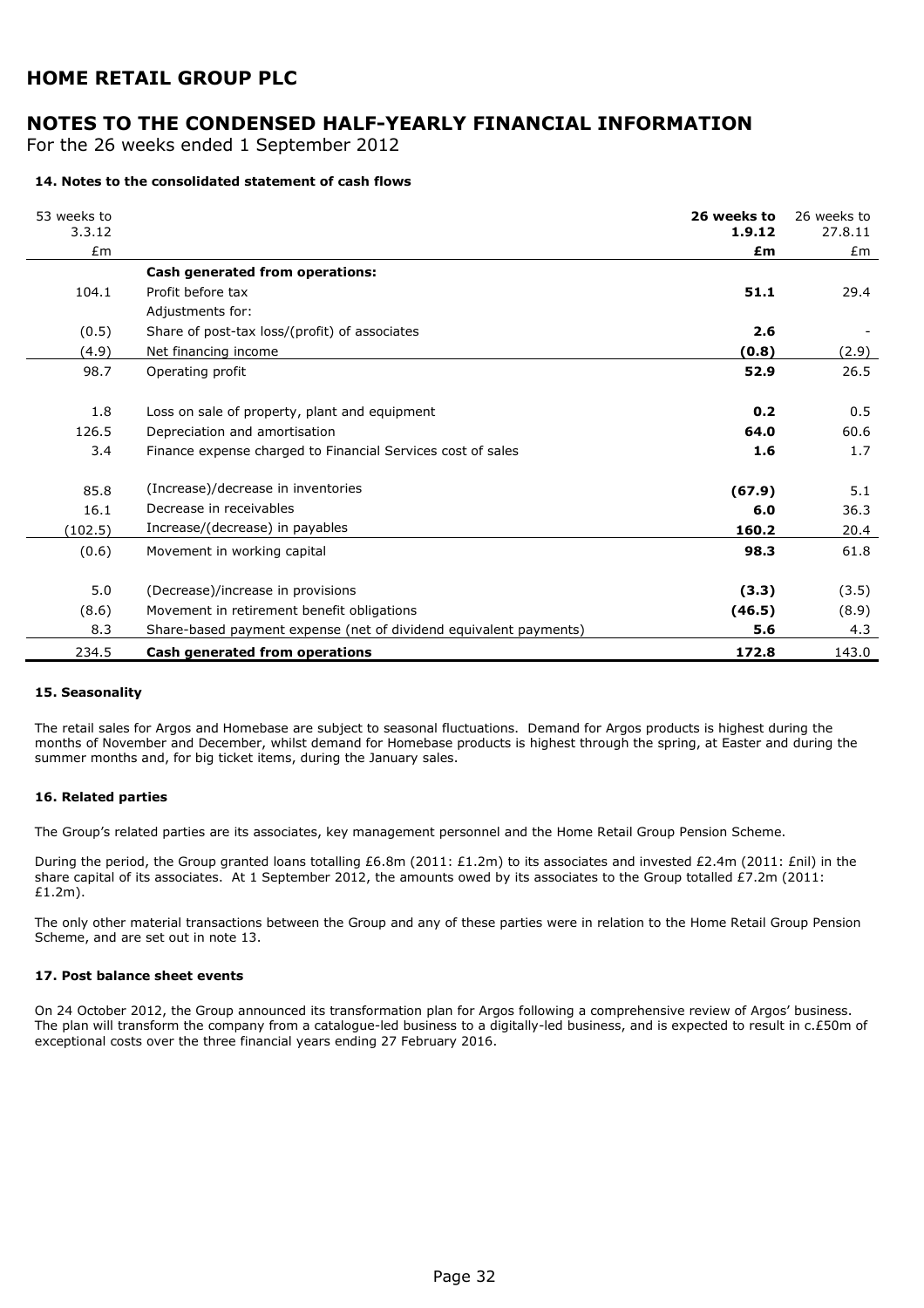# STATEMENT OF DIRECTORS' RESPONSIBILITIES

The directors confirm that this condensed half-yearly financial information has been prepared in accordance with IAS 34 as adopted by the European Union, and that the interim management report herein includes a fair review of the information required by DTR 4.2.7 and DTR 4.2.8, namely:

- an indication of important events that have occurred during the first six months and their impact on the condensed halfyearly financial information, and a description of the principal risks and uncertainties for the remaining six months of the financial year; and
- material related party transactions in the first six months and any material changes in the related party transactions described in the last annual report.

The directors of Home Retail Group plc are listed in the Home Retail Group plc Annual Report and Financial Statements 2012. With the exception of Oliver Stocken, who resigned as a director with effect from 4 July 2012, there have been no changes of director since the Annual Report. A list of current directors is maintained on the Home Retail Group website, www.homeretailgroup.com.

By order of the Board

Terry Duddy **Richard Ashton** Chief Executive Finance Director<br>
24 October 2012<br>
24 October 2012

24 October 2012